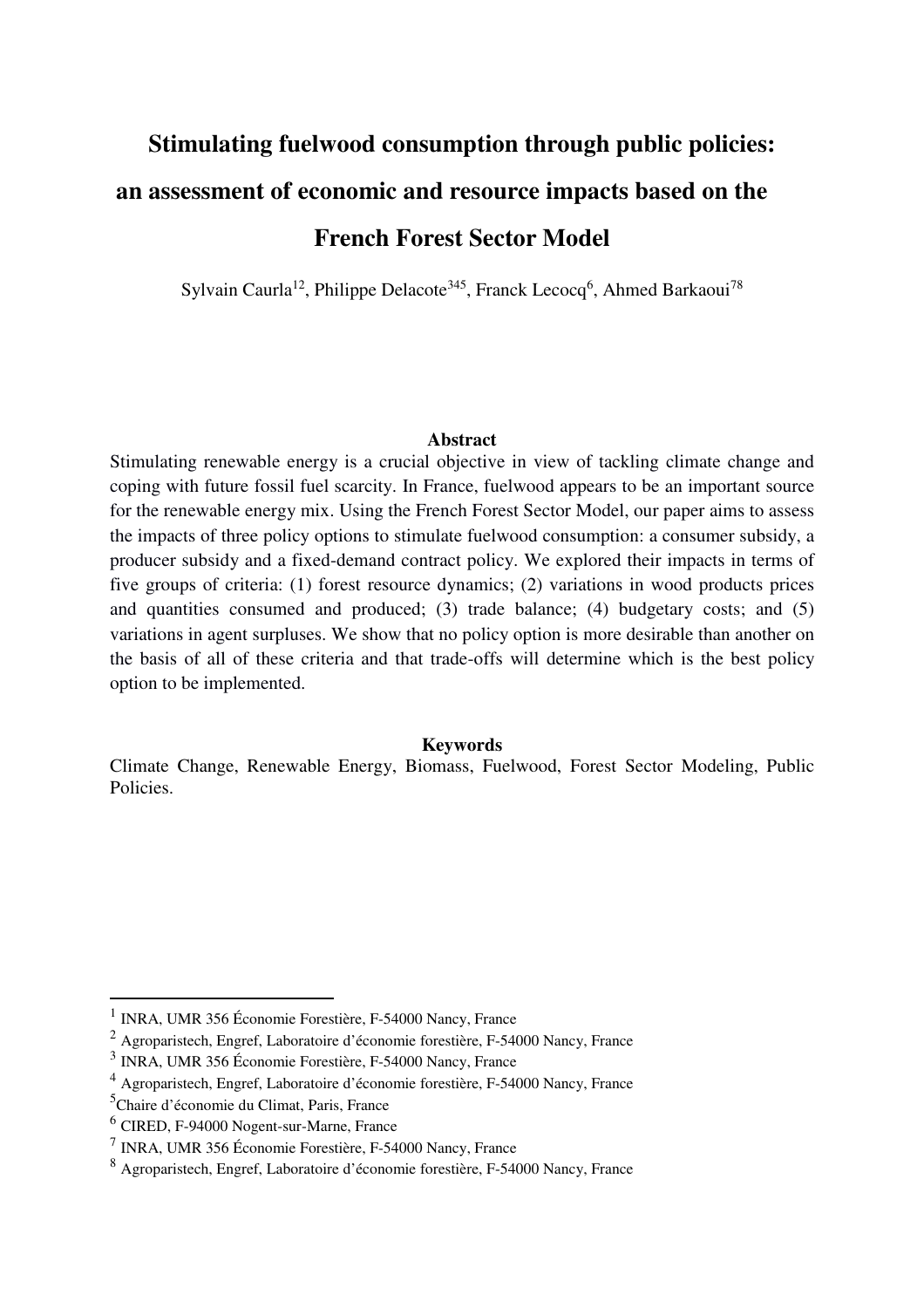#### **1. Introduction**

j

In 2011, renewable energy represented about 15.3% of the total production of French primary energy, i.e. about 21.2 Mtoe. The European directive 2009/28/EC has set the objective of increasing the share of renewable energy in French energy mix to 23% by 2020. In France, where forest resources are abundant — France has the fourth largest forest cover among of the 25EU countries — biomass energy is expected to play a major role in achieving this objective. As shown in Figure 1, using wood for heat production emits far less  $CO<sub>2</sub>$  than other energy sources for the same energy service<sup>9</sup>. This is mainly because carbon emissions during fuelwood combustion are compensated for by storage during forest regrowth, provided that fuelwood originates from sustainably managed forests (a condition that is met in France).



**Figure 1: Comparison of CO2 emissions from different fuel sources for heat production.** 

<sup>9</sup> This figure is based on data from Petersen (2006) for fuelwood products in Norway and data from Traisnel et al. (2010) for fossil fuels in France. Petersen (2006) accounts for all emissions from harvest, transport and the production of GHG emission other than  $CO<sub>2</sub>$  from the burning of wood. Even if Traisnel et al. (2010) only account for "direct emissions", i.e., those from fossil fuel combustion, we can see that emissions from fossil fuels largely exceed those of fuelwood products.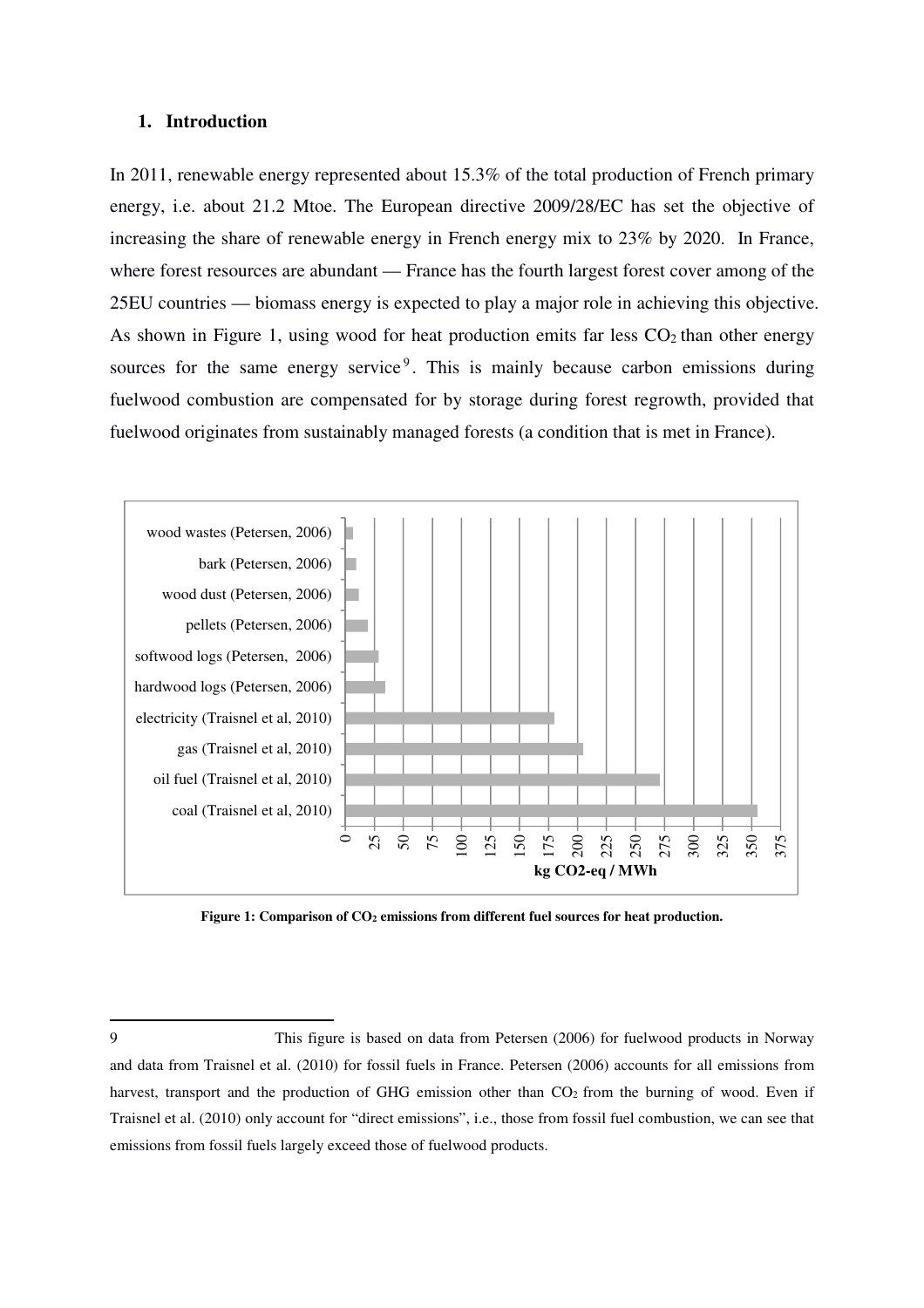Within this context, several programs to stimulate the fuelwood sector have recently been implemented. These programs aim at (1) structuring the French fuelwood sector through economic incentives, (2) changing domestic heating systems, for example, through the development of collective boilers, and (3) encouraging the development of medium- to largescale biomass energy plants. These programs encompass (i) the "Plans bois-énergie" programs of the ADEME (The French Agency for the Environment and Energy) which consist in subsidizing the implementation of local collective boilers, (ii) CRE (Energy Regulation Commission) projects that consist in the implementation of biomass power plants (Chasset, 2007; Picault, 2008), (iii) the program called "1000 chaufferies pour le milieu rural", which makes possible for rural communities to implement collective boilers and (iv) the "renewable heat funds" that allow manufacturers to invest in collective heating system projects.

The overall objective of these programs is to increase fuelwood consumption by 6 Mm<sup>3</sup>/yr by 2020, which represent 1.38 Mtoe/yr. In 2012, France was already consuming more than 10 Mtoe/yr (40 Mm<sup>3</sup>/yr) of fuelwood, almost exclusively for domestic heat production, of which more than 80% was exchanged through informal channels (Montagné and Niedzwiedz, 2009). The recent programs to stimulate fuelwood sector aim at increasing fuelwood consumption by about 15%, of which 66% will be used for electricity production in cogeneration plants, 28% for heat production in collective and industrial boilers and 6% for heat production in domestic boilers.

However, the impacts of these programs on the economy of the forest sector remain unclear. First, by competing for the same raw products, these projects could strengthen the competition with the pulp, panel and paper sectors and could, therefore, increase the price of these products for consumers. Second, the costs of these programs and the distribution of these costs among consumers (both fuelwood consumers and other wood products consumers), producers and the French Government are unknown. Third, while the forest sector represents the second trade balance deficit pole in France after energy, impacts of these programs on the trade balance are uncertain.

In addition, even if an additional 12Mm<sup>3</sup>/yr harvest seems to be physically and economically possible (Colin et al., 2009; Ginisty et al., 2009), uncertainty remains regarding forest-owners'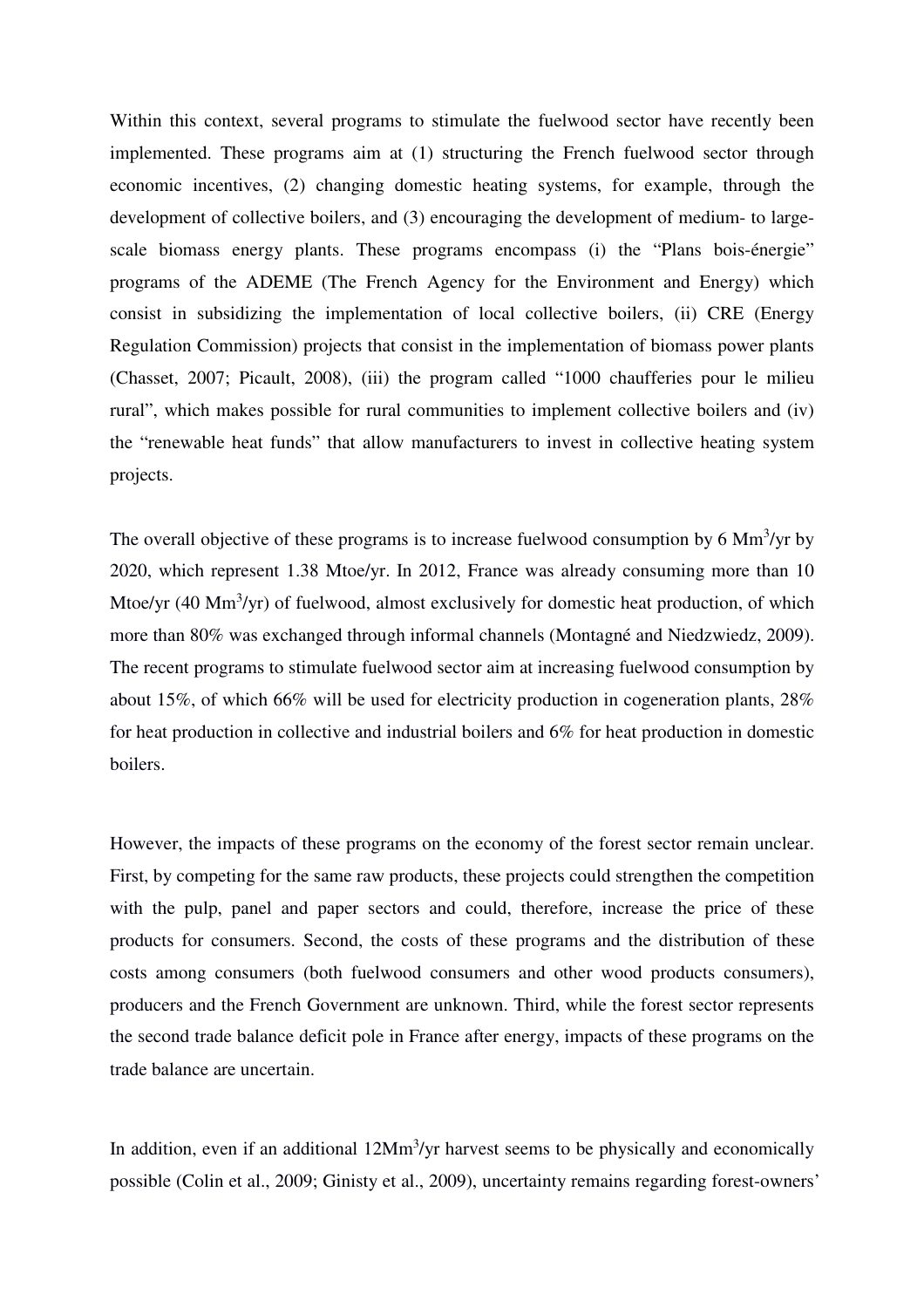responses to economic incentives. Indeed, in France, 70% of forests owners have a forest less than 1 ha, and forests smaller than 4 ha represent almost 70% of the whole forest area. Since small forest owners might not react to economic incentives, there is important uncertainty as to how much wood would be available for harvest in forests. In this context of uncertainty about available resources, the sustainability of the programs to stimulate fuelwood consumption must be questioned.

The aim of this paper is to clarify these debates by assessing the impacts of potential public policies designed to stimulate fuelwood consumption on (1) the economy of the sector and on (2) the forest resources. To do this, we translate the official objectives of additional fuelwood consumption into three policies to be simulated within the French Forest Sector Model (FFSM), a bio-economic model of the French forest sector (Caurla et al., 2010; Caurla, 2012b).

First, we model an exogenous increase in demand, which mimics the current policy of encouraging the development of medium- to large-scale biomass energy plants. In this case, the Government guarantees a given amount of public purchase on the market (*fixed-demand contracts*). We also consider two alternative policies to reach the same total increase in fuelwood demand: a *consumer* and a *producer subsidy*. These two subsidies represent economic incentives to change collective and domestic boilers.

We then compare these three policies by assessing their impacts on both the economy of the forest sector and the dynamics of the forest resource. On the one hand, we would expect a fuelwood policy to be sustainable, meaning that it should not lead to depletion of the forest stock. To question the sustainability of the three policies tested, we focus on the impacts of these policies on forest stock dynamics. On the other hand, we would expect a fuelwood policy to reduce the French trade balance at minimal cost and without increasing competition with other forest industries. To test this, we explore trade implications and compute the total cost of policies, differentiating between the cost for the French Government (budgetary cost) and the variations in consumer and producer surpluses. We analyze the implications of these policies over the 2012-2020 period which is short in relation to forest dynamics, but very relevant in terms of policy making. To make the comparison meaningful, the three policies were calibrated to reach the same additional  $+6$  Mm<sup>3</sup>/yr fuelwood consumption by 2020.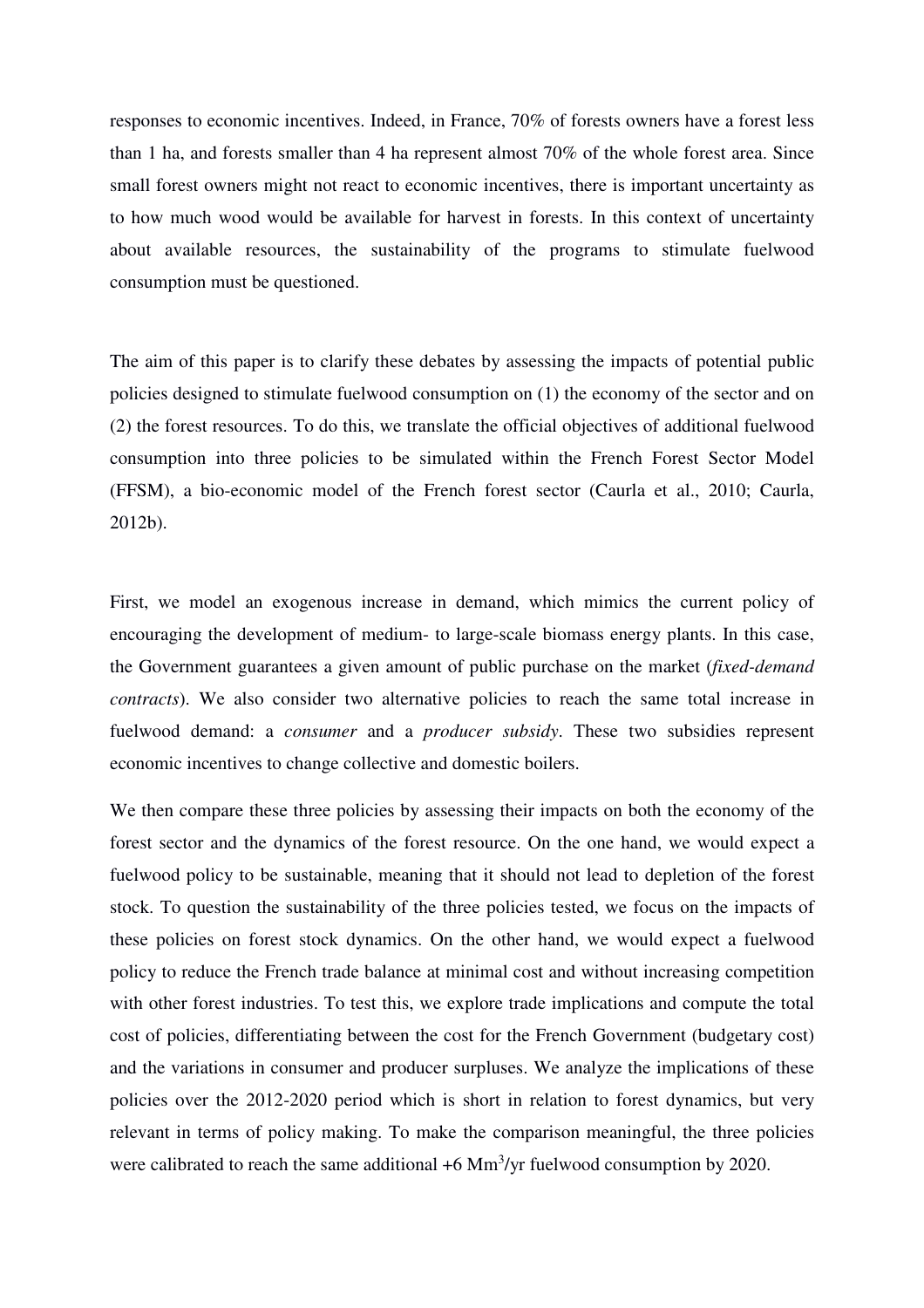The paper is organized as follows. Section 2 presents a short literature review on the issue of forest biomass, public policies and energy. Section 3 briefly presents FFSM. Section 4 focuses on the policies to be implemented. Section 5 presents the impacts of policies on the resource, while section 6 describes their economic impacts. Section 7 provides a discussion of our results and a conclusion to our paper.

#### 2. **Forest biomass, public policies and energy: a short literature review**

The impacts of fuelwood policies over the forest sector have been studied both from environmental and economic points of view.

From economic aspects, Delacote and Lecocq (2011) points out that several studies show critical interrelations between fuelwood production and other wood products such as timber and pulpwood. Using a spatial partial equilibrium model for Finland, Kallio et al., (2011) show that renewable energy targets are not realistic without considering policies that increase timber production. Using the U.S. Forest Products Module (USFPM) of the Global Forest Products Model (GFPM), Ince et al., (2011) also show that fuelwood development highly depends on the driving effects of the construction sector.

In addition, some studies insist on the potential contradictions of fuelwood policies and possibly non-targeted incentives for carbon sequestration in forest. Lecocq et al., (2011) show that combining a sequestration policy with a fuelwood policy would lead to conflicting incentives to wood suppliers. Lecocq et al., (2011) for France and Kallio et al., (2013) for Finland both show that, in the short run (2020 to 2035), sequestration incentives may perform better from an emissions reduction point of view than policies to boost fuelwood consumption. Eventually, at the global level and using GFPM, Buongiorno et al., (2011) show that reaching the level of bio-energy uses suggested by the Intergovernmental Panel for Climate Change would increase world forests depletion.

However, the question of the choice of the economic instrument to reach fuelwood consumption target in European countries has been barely studied. One exception for Norway is Sjølie et al. (2010) who compare a tax on fossil fuels with investment grants to district heating installation. They find that a tax of  $60 \times CO<sub>2</sub>$ eq on fossil fuels could increase the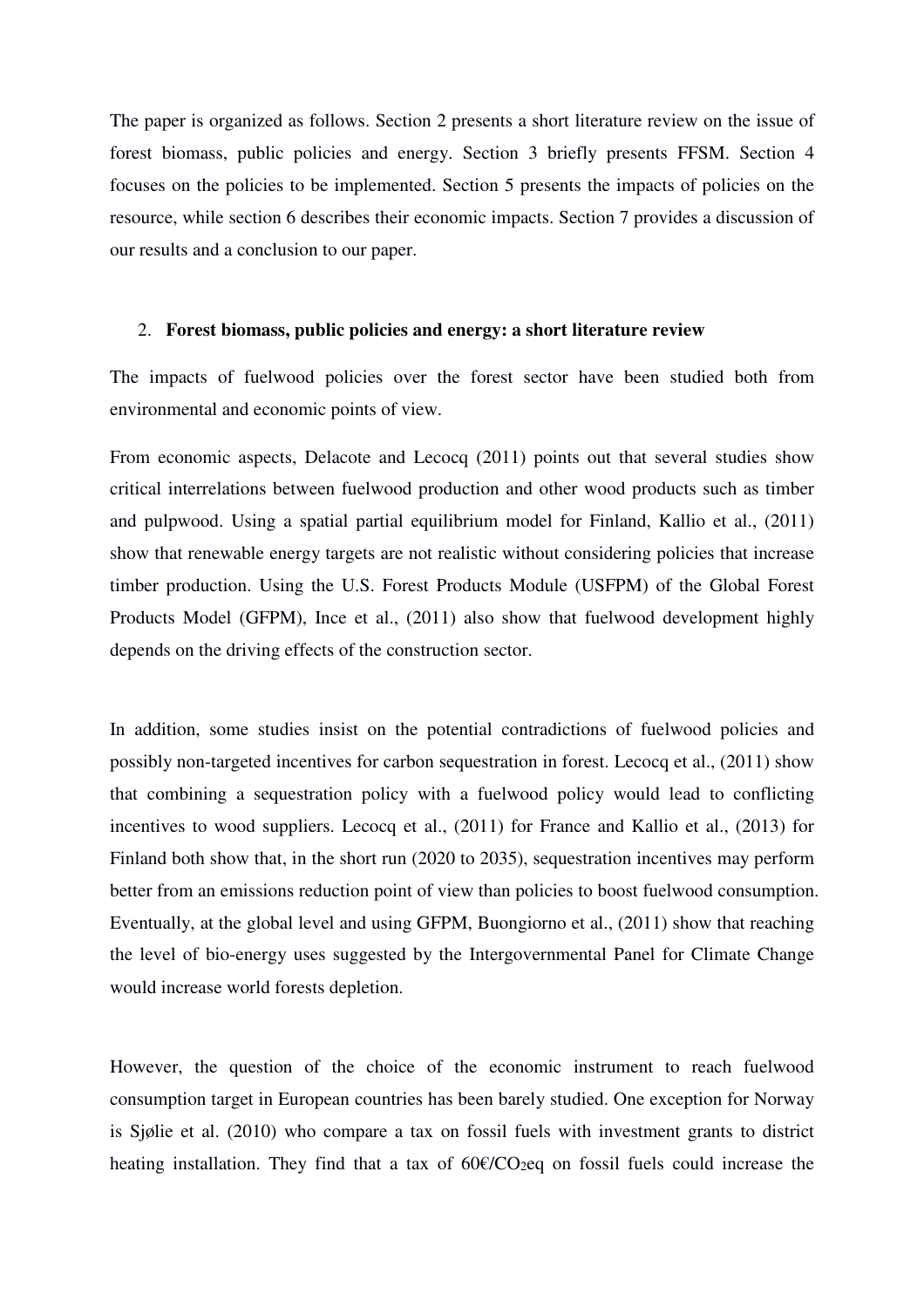annual bio-energy use in district heating by about 4 TWh while a 50% investment grants to district heating installations would also spur bio-energy use, but the effect of such subsidies would decrease rapidly if applied together with a tax. Another notable exception is Trømborg et al., (2007), still for Norway. They compare subsidies to reducie investment costs of district heating installations, deposit grants for replacement of oil burners with burners based on bioenergy and feed-in supporting energy production in district heating based on bio-energy. They show that policy incentives in terms of grants, subsidies or feed-in systems make it possible to overcome inertia in investments decisions and provide substantial increase in the supply of bio-energy.

#### **3. The FFSM: a bio-economic model of the French Forest Sector**

The French Forest Sector Model (Caurla et al., 2010; Caurla, 2012b) is a recursive simulation model of the French forest sector. As shown in Fig.2, it consists of two interrelated modules: a forest dynamics module (FD) and an economic module (E). At each period (year), given available timber resources, timber supply functions, transformation technologies and capacities, and demand functions for (first-transformed) timber products, the E module computes all market equilibriums in the forest sector (Caurla, 2012a), from which it deduces the annual harvest. Harvest then enters the FD module, which computes the available timber resource at year  $t + 1$ . This enters the E module, and so forth. The model is implemented under the General Algebraic Modeling System (McCarl, 2013), and runs for periods of 10-20  $years<sup>10</sup>$ .

j

<sup>&</sup>lt;sup>10</sup>Since investment decisions of both wood suppliers and transformation industries are exogenous, the current version of the FFSM is ill-suited to longer-term simulations.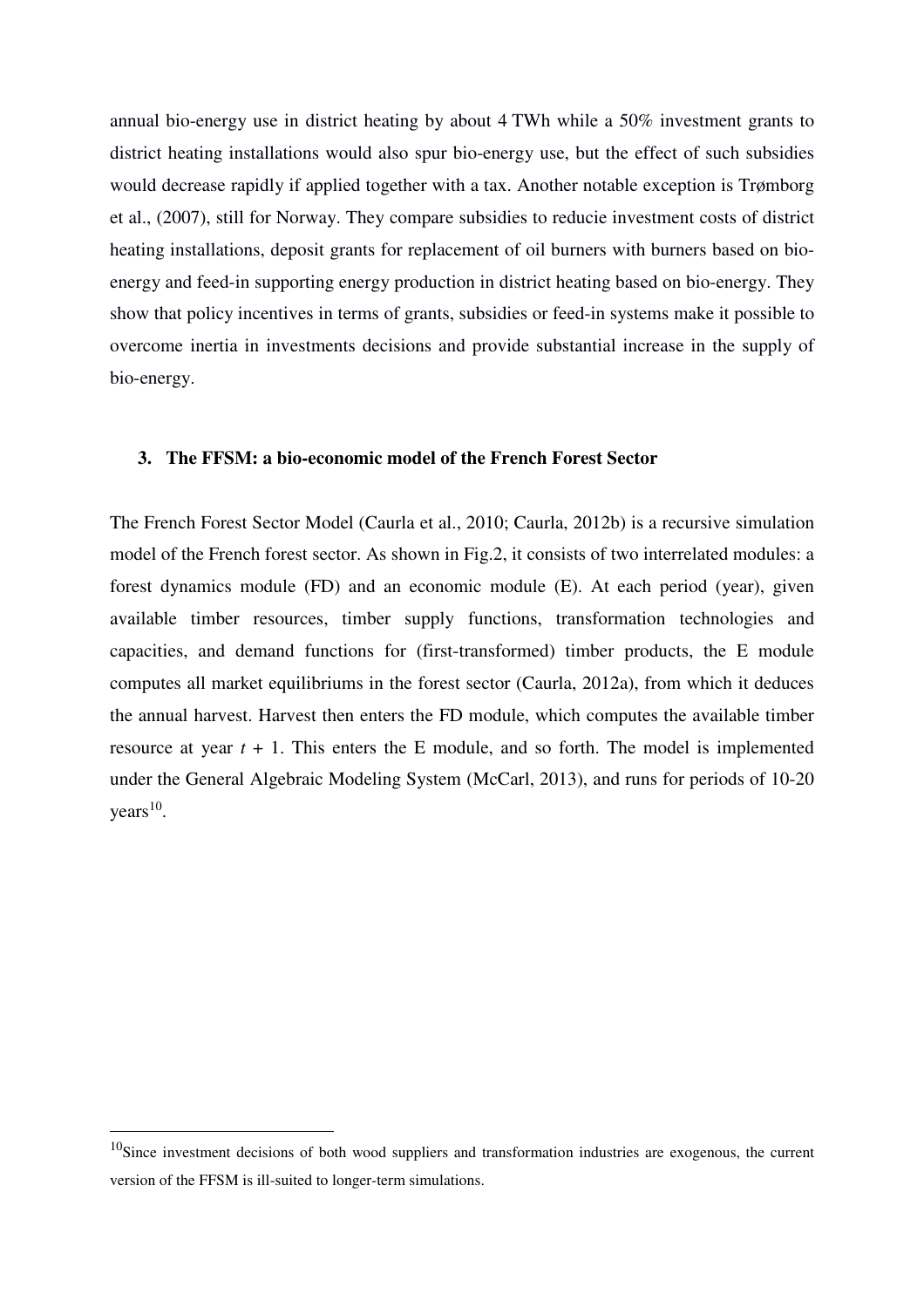

**Figure 2: The FFSM is based on a recursive and modular framework.** 

The FD module (Wernsdörfer et al., 2011; Caurla, 2012b, pp.129-154) simulates timber stock dynamics using a diameter-class approach. Since French forests are very diverse in terms of climate, soils, species and types of management, the FD module breaks down the timber resource into 1716 cells differing by region (22 administrative regions), type of management  $(high forests<sup>11</sup>, coppice, mixed)$ , species (coniferous and broadleaved) and diameter classes (a total of 13). Resource dynamics in each cell are calibrated using data from the 2005-2007 French forest inventories (Colin and Chevalier, 2009).

The E module (see Fig.3) is a partial-equilibrium model of the French forest sector, from timber production to the consumption of first-transformation products. Four raw timber products are taken into account: fuelwood, pulpwood, hardwood and softwood roundwood, and six processed timber products: hardwood sawnwood, softwood sawnwood, plywood, pulp, fuelwood, and fiber and particle board. Three groups of agents are represented in the model: wood suppliers (either forest owners or forest managers on behalf of forest owners),

l

<sup>&</sup>lt;sup>11</sup> High forests is a forest originated from seed or from planted seedlings. In contrast coppice forests where trees make new growth from the stump.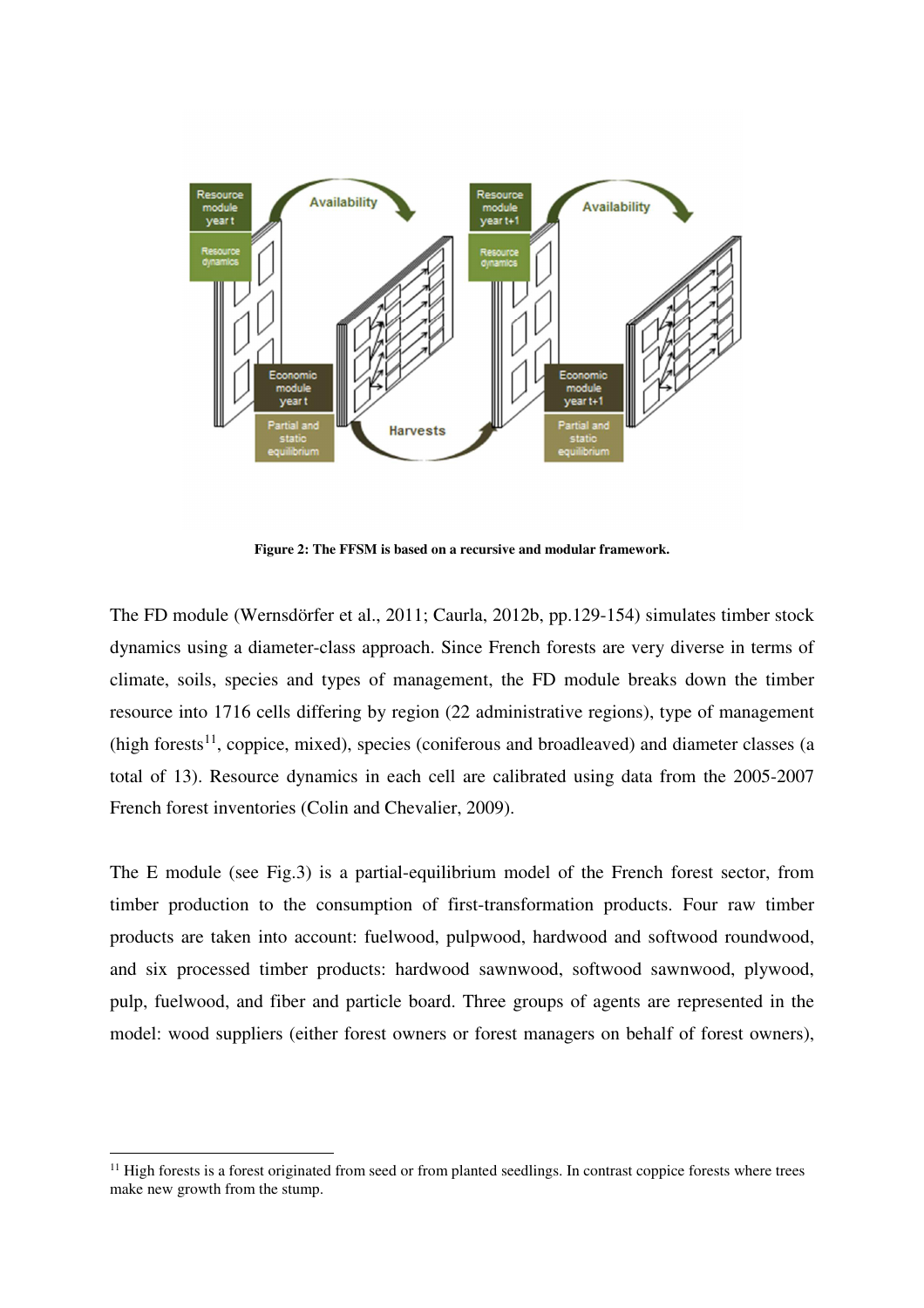the transformation industry and consumers (either final consumers or second-transformation industries) $^{12}$ .



**Figure 3: Description of the economic module E.** 

It is important to observe that, as shown in Fig.3, fuelwood demand is linked to industrial wood supply upstream and competes for the same raw industrial wood resource as pulp and panel demand downstream. This is why, in Sections 4 and 5, we also explore the impacts of fuelwood policies on the industrial wood and pulpwood sectors.

The E module distinguishes 22 administrative regions within France, and inter-regional trade is modeled assuming perfect competition and full substitutability of products across regions, according to Samuelson (1952). International trade (exports of raw products and imports of processed products) is modeled assuming imperfect substitutability within the Armington (1969) framework. The E module is calibrated using data from the literature and specific estimates, as presented in Caurla et al. (2010) and Sauquet et al. (2011).

FFSM has the same partial equilibrium structure as existing global forest sector models, such as the global forest model EFI-GTM, (Kallio et al., 2004), the Global Forest products Model GFPM (Buongiorno et al., 2003) or the Global Trade Model GTM (Kallio et al., 1987;

j

<sup>&</sup>lt;sup>12</sup>The transformation industry is modeled using Leontief production functions. Under our assumption of perfectly competitive markets, the transformation industry makes zero profit at equilibrium (Caurla, 2012a).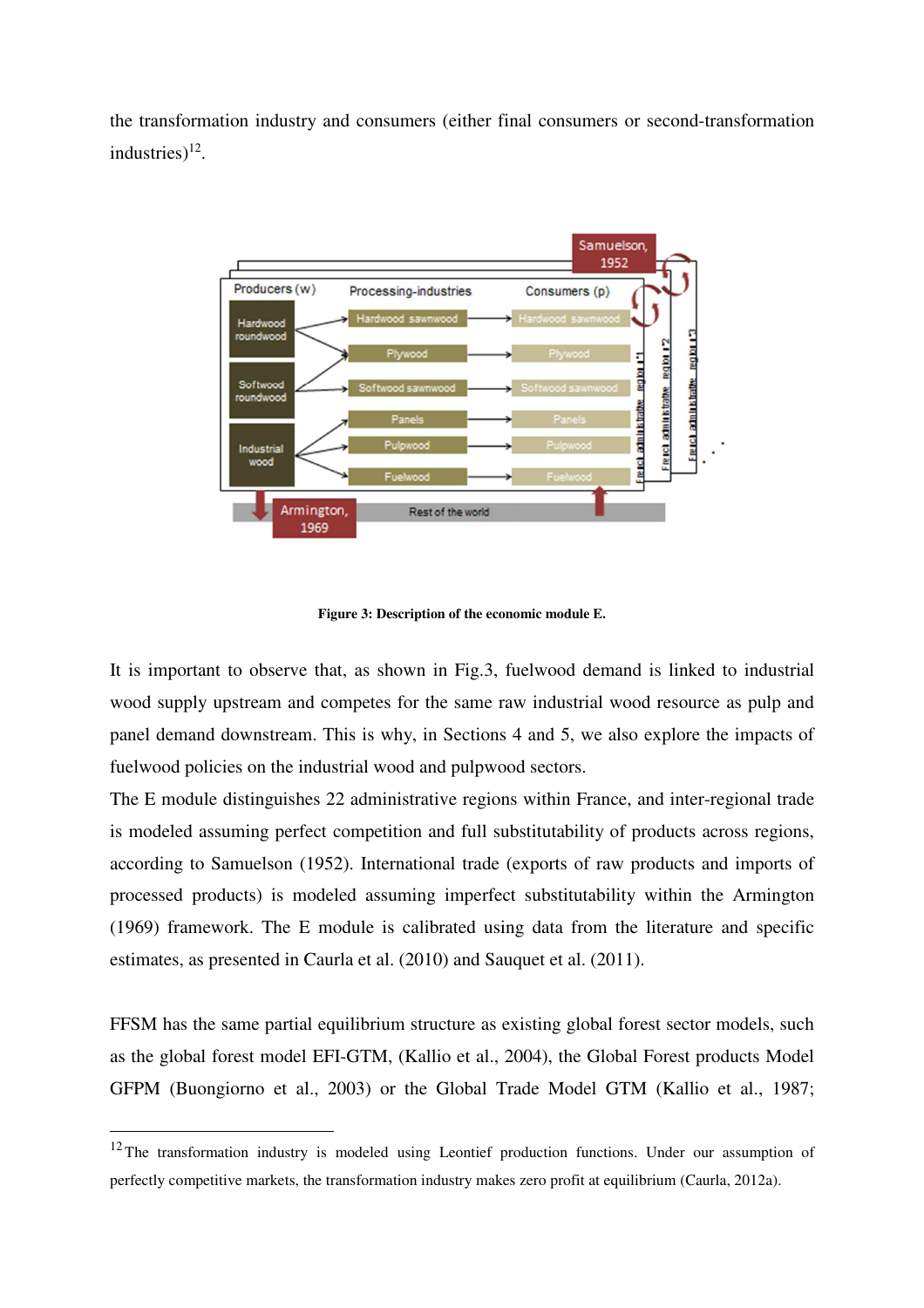Cardellichio et al., 1989), and as national forest sector models, such as the Finnish Forest sector Model SF-GTM (Ronnila, 1995; Kallio, 2010), the Norwegian Trade Model NTM and NTM II (Tromborg and Solberg, 1995; Bolkesjø, 2004). However, FFSM differs from existing models on three main aspects:

- It focuses on France: 22 metropolitan French regions (matching French administrative regions) and one aggregate "Rest of the World" region are represented.
- It models international trade using Armington (1969) theory which assumes imperfect substitution between domestic and foreign products.
- Its biological module captures French forest specificities, notably the inter- and intraregional diversity in species and silviculture practices.

## **4. Public policies to stimulate fuelwood consumption**

We simulated public policies in the FFSM with the objective of increasing fuelwood consumption by  $6 \text{ Mm}^3$  roundwood equivalent per year (which represents approximately 4.2) Mt of fuelwood with 25% humidity and 1,38 Mtoe). This amount represents the sum of several national programs to enhance fuelwood consumption at domestic, collective or industrial levels.

We assessed the impacts of three public policies with regard to a business-as-usual scenario (model projections with no policy implemented). The three sets of policies are implemented over the 2012-2020 period.

## *4.1. Fixed-demand contracts*

j

In this first set of policies, the Government guarantees additional fuelwood consumption. The public sector implements new power plants and purchases more fuelwood energy, as in the current CRE call for tenders  $1^{13}$ . The new plants directly acquire fuelwood on the domestic final goods market, an option that we refer to as fixed-demand contracts. In other words, the new plants guarantee that they will purchase a fixed amount (at market price).

<sup>&</sup>lt;sup>13</sup> CRE (Energy Regulation Commission) projects consist in the implementation of biomass powerplants.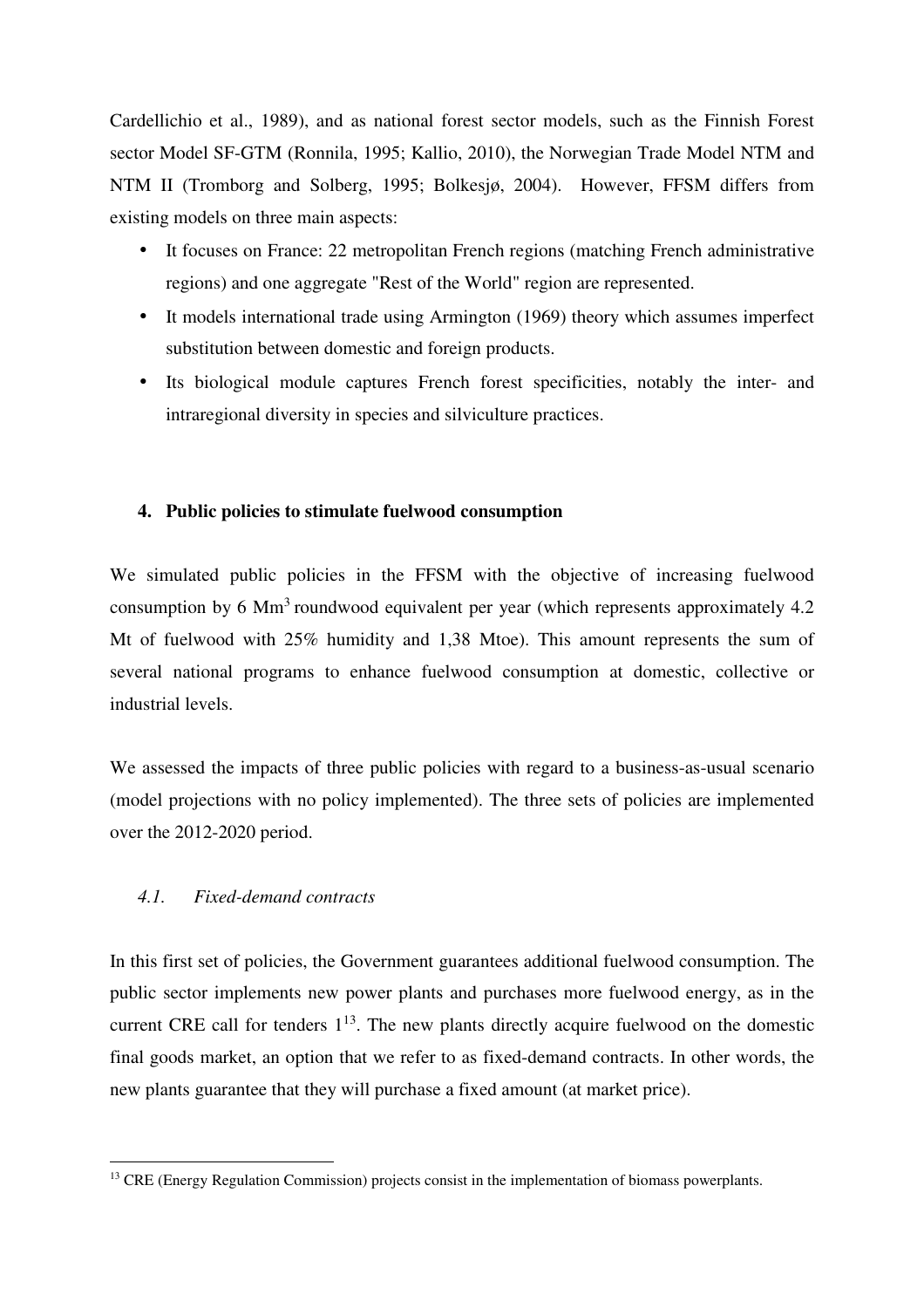Technically, the supplementary demand is directly introduced in the material balance Eq. 1 and into the consumer surplus for fuelwood. We also add the Government surplus  $(fd_i \times P_i)$ in the objective function (Caurla et al., 2010, p.15) where  $P_i$  is the domestic fuelwood price in region i. The objective function is defined as the sum of consumers, producers, processing industries and trade agents surpluses.

The supplementary demand is introduced directly into the material balance equation (Caurla et al., 2010, p.16):

$$
fd_i + LD_i + \sum_j e_{i,j} = S_i + \sum_j e_{j,i}
$$
\n<sup>(1)</sup>

where:

- $fd<sub>i</sub>$  represents the amount contracted through the fixed-demand contracts in region  $i$ .
- $LD_i$  stands for the amount of fuelwood consumed in region  $i$ .
- $\sum_i e_{i,i}$  is the amount of fuelwood exported by region *i* to other regions.
- $S_i$  is the production of fuelwood in region *i*.
- $\sum_j e_{j,i}$  is the amount of fuelwood imported from other regions to region *i*.

We assume  $fd<sub>i</sub>$  is regionally computed taking into account available forest resource stock computed on a *pro rata* basis. This assumption can be seen as a simplified but not unrealistic vision of reality in which public power plants favor harvests in high forest-production areas to limit over-harvesting in low production ones.

#### *4.2. Consumer subsidies*

Another way to boost fuelwood consumption is to subsidize consumers to purchase fuelwood. In the FFSM, this consumer subsidy is directly implemented in the composite demand function, as shown in Eq. 2. Thus, consumer subsidies decrease the fuelwood price paid by consumers (Caurla et al., 2010, p.13). We calibrated the subsidy in order to obtain an additional  $+6Mm<sup>3</sup>/yr$  fuelwood consumption by 2020. In addition, we assumed the subsidy is implemented in 2012 and remains constant (in relative term) until 2020.

$$
D_{i,t} = D_{i,t-1} \left( \frac{\tilde{P}_{i,t} (1 - Sub_t)}{\tilde{P}_{i,t-1} (1 - Sub_{t-1})} \right)^{\sigma}
$$
(2)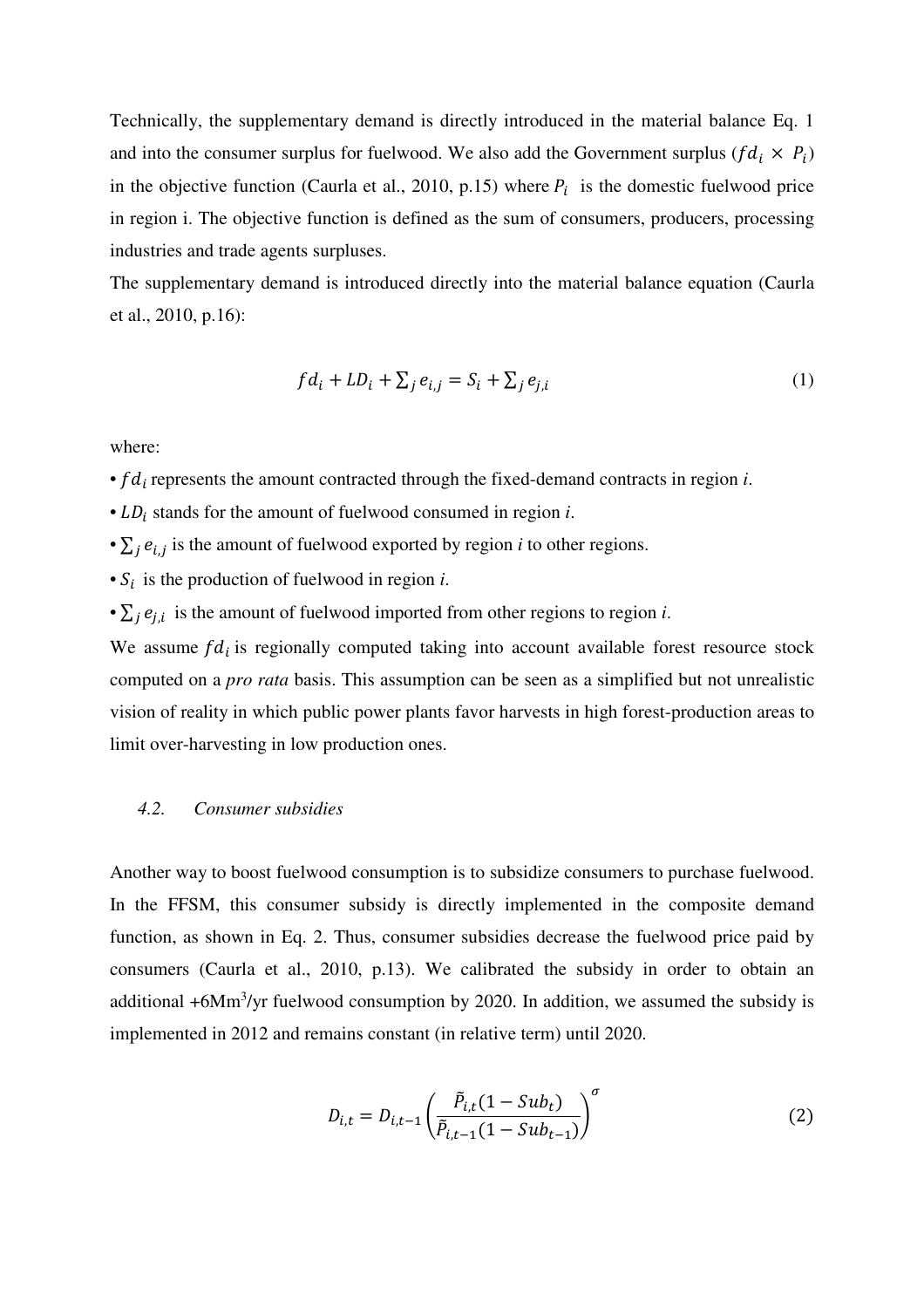where:

- $D_{i,t}$  and  $D_{i,t-1}$  represent the demand for fuelwood in region *i* in year *t* and *t* − 1.
- $\tilde{P}_{i,t}$  and  $\tilde{P}_{i,t-1}$  stand for composite prices of fuelwood in region *i* in year *t* and *t* − 1.
- $Sub_t$  and  $Sub_{t-1}$  are the rate of subsidies for fuelwood in year *t* and  $t 1$ .
- $\bullet$   $\sigma$  is the price elasticity of fuelwood demand.

Note that, in reality, a consumer subsidy may also represent indirect policies that reduce the price paid by consumers (implementation of fuelwood distribution facilities, for example).

# *4.3. Producer subsidies*

A third possible way to stimulate fuelwood consumption consists in increasing the price paid by producers in order to increase their supply of industrial wood, as shown in Eq. 3. Note that, in this case and as explained in Section 2, the subsidized wood can either supply the pulpwood industry or the fuelwood industry, since it is difficult to screen supply from its destination.

$$
S_{i,t} = S_{i,t-1} \left( \frac{\tilde{P}_{i,t} (1 - Sub_t)}{\tilde{P}_{i,t-1} (1 - Sub_{t-1})} \right)^{\sigma} \left( \frac{F_{i,t}}{F_{i,t-1}} \right)^{\beta} \tag{3}
$$

where:

•  $S_{i,t}$  and  $S_{i,t-1}$  represent supply for industrial wood (which encompasses both fuelwood and pulpwood) in region *i* in year *t* and  $t - 1$ .

- $\tilde{P}_{i,t}$  and  $\tilde{P}_{i,t-1}$  stand for composite prices of industrial wood in region *i* in year *t* and *t* − 1.
- $Sub_t$  and  $Sub_{t-1}$  are the rate of supply subsidy for industrial wood in year *t* and *t*−1.
- $\bullet$   $\sigma$  is the price elasticity of fuelwood supply.

•  $F_{i,t}$  and  $F_{i,t-1}$  are the available amounts of timber to be potentially harvested for fuelwood in region *i* in year *t* and  $t - 1$ .

 $\cdot \beta$  stands for the elasticity of fuelwood supply to stock.

#### **5. Impacts of the level of additional availability**

As mentioned before, there is high uncertainty on the behavior of forest owners and manager, resulting in uncertainty on the level of available additional timber to be supplied on the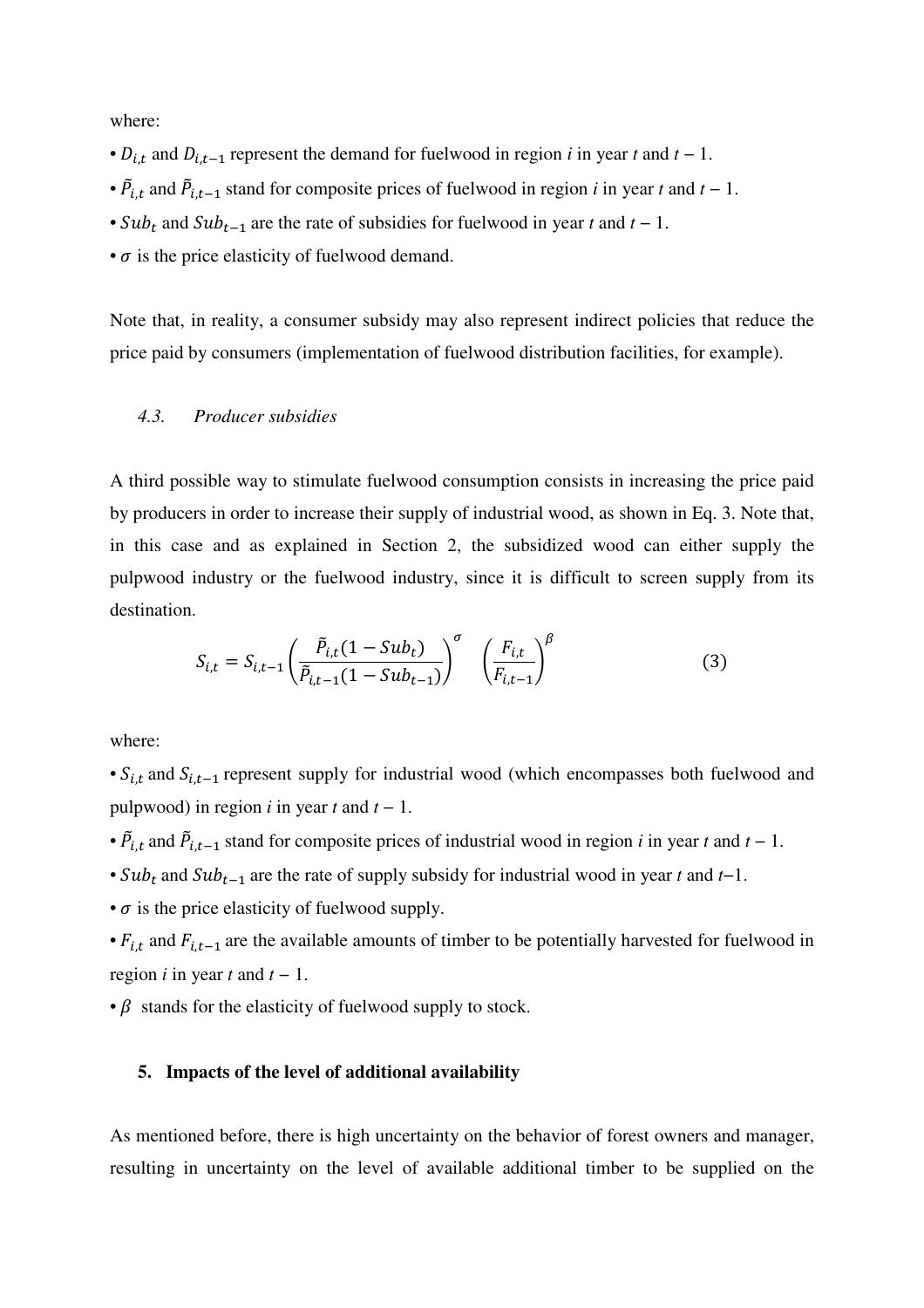markets. In this section, we therefore explore the impact of diverse scenarios of availability on forest resources and the economics of the forest sector.

At the national level, Colin et al. (2009) and Ginisty et al. (2009) estimate an additional resource for industrial uses (fuelwood and pulp sectors) of approximately 12  $\text{Mm}^3/\text{yr}^{14}$ . By resource availability, we mean the amount of timber that may eventually be harvested by timber suppliers and thus enter their supply function. However, this value may overestimate the real additional availability since French forests combine a very diverse population of forest owners and forest property rights are strongly fragmented. In particular, some small forest owners might not react to market incentives.

In order to take this uncertainty into account in the assessment of the impacts of fuelwood policies, we consider two levels of resource availability: an optimistic level that is based on the estimations of Colin et al. (2009) and Ginisty et al. (2009), and a pessimistic one, approximately 6Mm<sup>3</sup>/yr, which assumes that small forest owners do not react to economic incentives.

#### *5.1. Impacts on forest resources*

In order to compare the impacts of policies on forest stock variation, we analyzed the rate of increment of the stock, i.e.,  $\frac{F_{w,i,t}-F_{w,i,t-1}}{F}$  $F_{w,i,t-1}$ (see Eq.3), in  $%$  of increment. If the biological increment exceeds the harvest volume then  $\frac{F_{w,i,t}-F_{w,i,t-1}}{R}$  $\frac{a_i t^{r-r} w_i t_i}{F_{w,i,t-1}} > 0$ . On the contrary, if the harvest volume exceeds the biological increment, then  $\frac{F_{w,i,t}-F_{w,i,t-1}}{R}$  $\frac{a_i t^{T} w_{i,i} t^{-1}}{F_{w,i,t-1}}$  < 0 and the harvest is unsustainable.

Results in Table 1 provide four main pieces of information:

l

<sup>14</sup> More precisely they estimate a raw additional availability of approximately 40 to 50Mm<sup>3</sup>/yr from which they remove all the resource technically impossible to harvest or for which harvest would be too costly.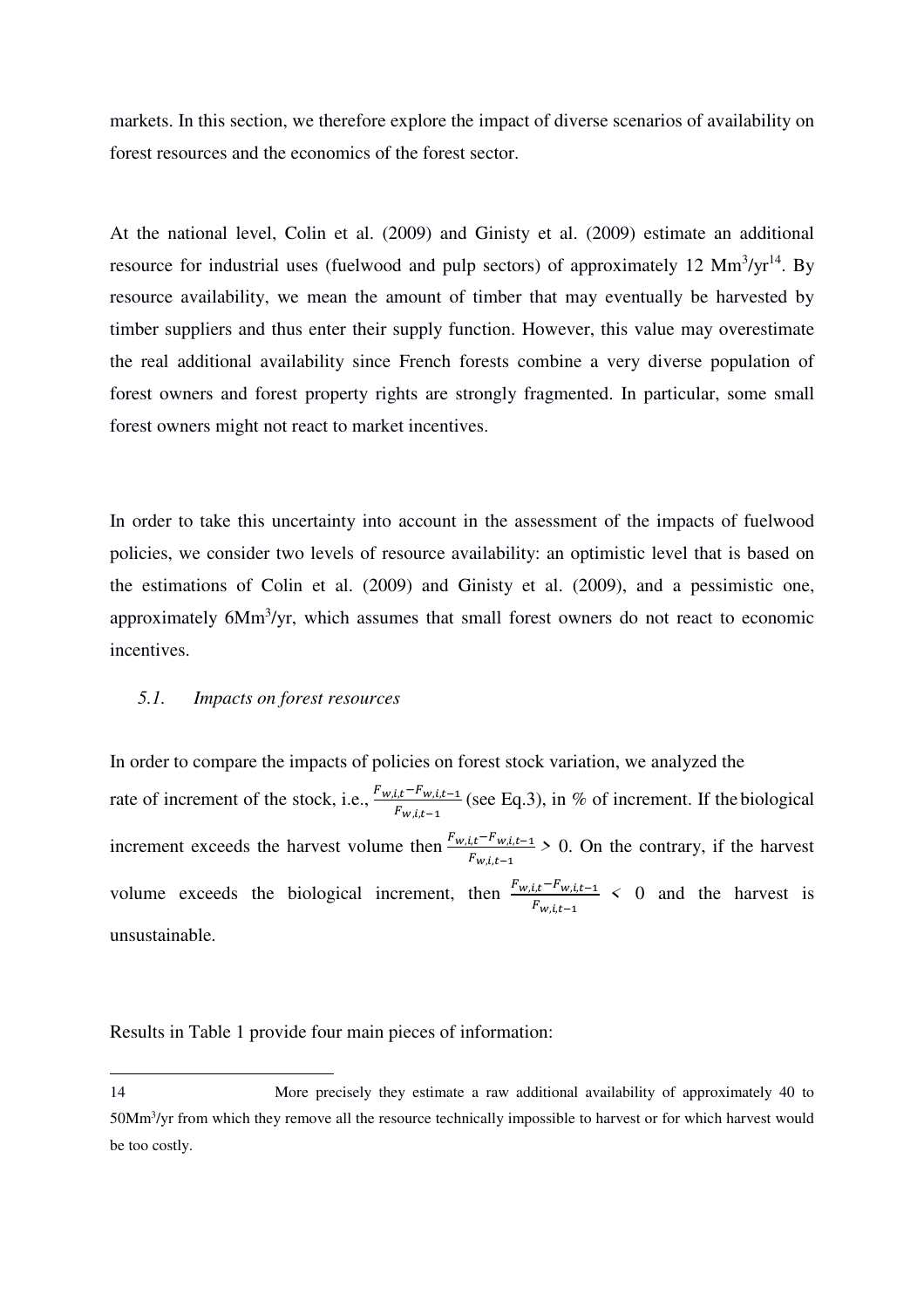- First, columns 2 and 6 show that while the resource stock increases in the BAU scenario at the national level, this stock decreases in some regions. This means that, even without any fuelwood policy, FFSM simulates an over-harvesting situation in these regions. This situation, already described by Colin et al. (2009), results from the fact that these regions have a low initial stock and high consumption needs.
- Second, for a given availability case (either optimistic or pessimistic), comparisons between columns show that the impacts of the three policies on the resource are different. Overall, we can note that the three policies imply an increase in timber harvesting and, as a result, a decrease in the resource stock compared to the BAU scenario. However, a producer subsidy implies a larger stock decrease than a consumer subsidy and fixed demand contracts. This is because implementing a producer subsidy causes a windfall for all industrial woods, including those finally used in the pulpwood industries. Moreover, except for regions AQ, LI and MP, fixeddemand contracts imply smaller decreases in the resource stock than consumer subsidies. This is because consumer subsidies are homogenously implemented at the national level, while fixed-demand contracts are computed regionally on the *pro rata*  of the forest resource stock. As a consequence, the contribution of regions with large forest resource, such as AQ, LI and MP, are greater in terms of scenario fd than scenario Subc.
- Third, comparisons between columns 3 and 7 (or between columns 4 and 8 or 5 and 9) show that, for a given policy, potential tensions over the resource are greater under the pessimistic scenario. Indeed, the French global resource stock decreases with the three policies in the case of the pessimistic scenario, while it decreases only with a producer subsidy in the optimistic scenario (see columns 3 and 7).
- Fourth, regional variability can be explained by (i) initial differences in forest stocks, and (ii) the presence of transformation industries in the region.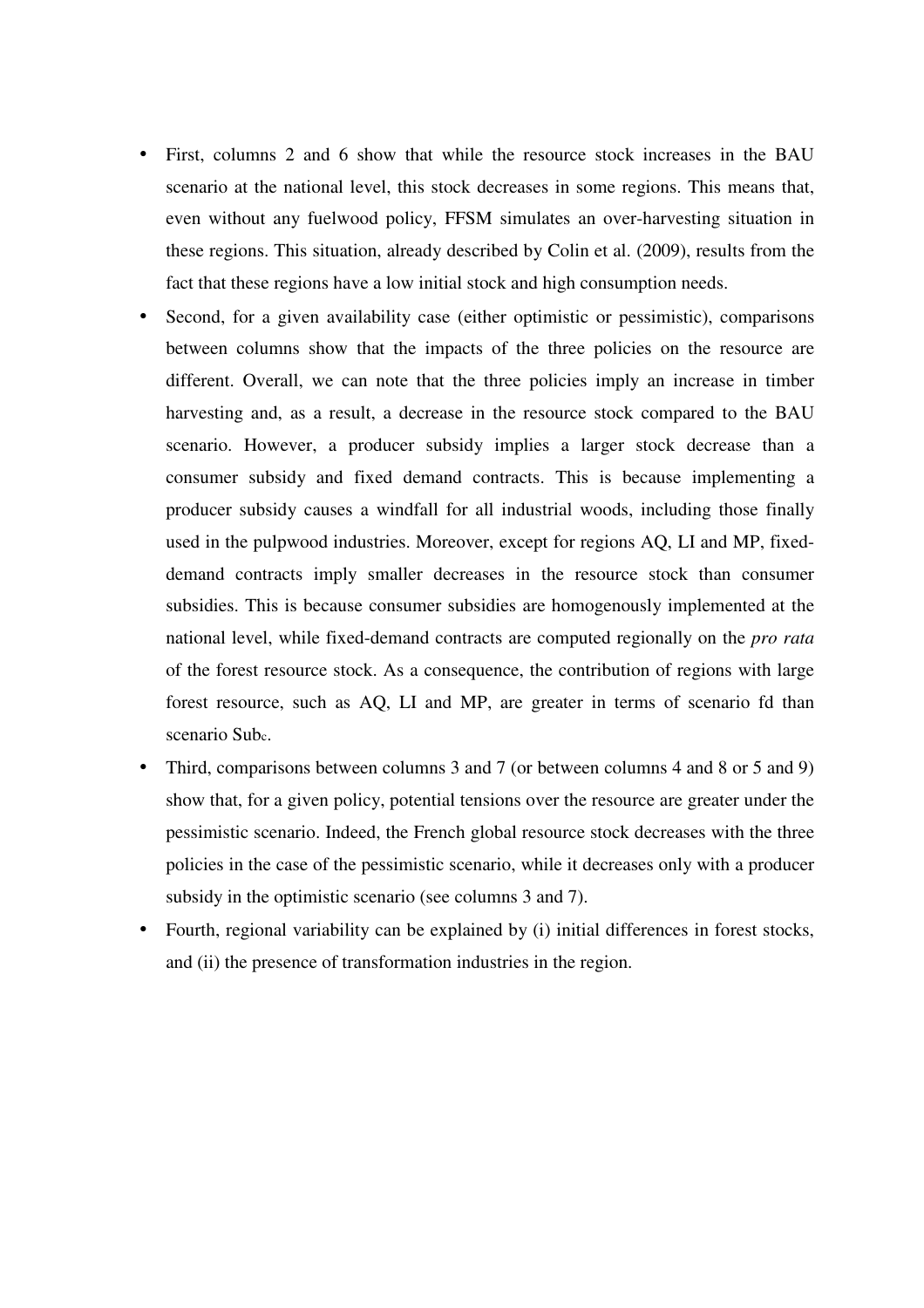**Table 1: Rate of increment of available forest stock per French region in 2020 (in %) for each level of availability. "BAU" refers to a scenario in which no policy is implemented during the 2012-2020 period, "fd" refers to a fixedcontract policy, "Subp" refers to producer subsidies and "Subc" refers to consumer subsidies.** 

|           | Optimistic case $(+12 \text{ Mm}^3)$ |        |                  |           | Pessimistic case ( $+6$ Mm <sup>3</sup> ) |         |                |           |
|-----------|--------------------------------------|--------|------------------|-----------|-------------------------------------------|---------|----------------|-----------|
| Regions   | BAU                                  | fd     | sub <sub>c</sub> | $sub_{p}$ | BAu                                       | fd      | $\text{sub}_c$ | $sub_{p}$ |
| IF        | 0.7                                  | 0.4    | 0.2              | $-0.1$    | 0.2                                       | $-0.2$  | $-0.4$         | $-0.9$    |
| СA        | $-1.1$                               | $-1.8$ | $-2.1$           | $-3.6$    | $-1.9$                                    | $-3.0$  | $-3.3$         | $-5.2$    |
| PI        | $-5.8$                               | $-8.3$ | $-8.7$           | $-23.3$   | $-9.0$                                    | $-12.0$ | $-12.5$        | $-35.2$   |
| HN        | $-1.0$                               | $-1.8$ | $-1.6$           | $-6.7$    | $-1.9$                                    | $-2.9$  | $-2.8$         | $-9.4$    |
| CE        | 1.4                                  | 1.0    | 0.9              | 0.1       | 1.0                                       | 0.5     | 0.3            | $-0.7$    |
| BN        | $-1.4$                               | $-2.2$ | $-2.2$           | $-6.2$    | $-2.4$                                    | $-3.5$  | $-3.5$         | $-8.7$    |
| BO        | 1.1                                  | 0.6    | 0.4              | 0.1       | 0.6                                       | 0.0     | $-0.2$         | $-0.7$    |
| NP        | $-7.1$                               | $-9.2$ | $-9.7$           | $-33.4$   | $-10.5$                                   | $-13.0$ | $-13.5$        | $-52.9$   |
| LO        | $-0.7$                               | $-1.6$ | $-1.7$           | $-1.6$    | $-1.5$                                    | $-2.7$  | $-2.8$         | $-2.9$    |
| AL        | $-0.2$                               | $-0.8$ | $-0.9$           | $-1.1$    | $-1.0$                                    | $-1.7$  | $-1.9$         | $-2.2$    |
| FC        | 0.5                                  | 0.0    | $-0.1$           | 0.1       | 0.0                                       | $-0.7$  | $-0.8$         | $-0.7$    |
| PL        | 0.9                                  | 0.5    | 0.3              | $-0.5$    | 0.3                                       | $-0.1$  | $-0.4$         | $-1.6$    |
| <b>BR</b> | 2.2                                  | 2.1    | 2.1              | 2.0       | 1.9                                       | 1.7     | 1.7            | 1.6       |
| PC        | 2.5                                  | 2.0    | 1.7              | 1.2       | 2.0                                       | 1.4     | 1.1            | 0.5       |
| AQ        | $-0.3$                               | $-1.7$ | $-1.1$           | $-0.1$    | $-1.4$                                    | $-3.3$  | $-2.5$         | $-1.6$    |
| MP        | 1.6                                  | 1.2    | 1.4              | 1.0       | 1.3                                       | 0.9     | 1.0            | 0.7       |
| П         | $-0.3$                               | $-1.0$ | $-0.7$           | $-2.3$    | $-1.0$                                    | $-2.0$  | $-1.5$         | $-3.6$    |
| RA        | 1.9                                  | 1.7    | 1.7              | 1.5       | 1.6                                       | 1.5     | 1.5            | 1.2       |
| AU        | 1.5                                  | 1.3    | 1.2              | 1.3       | 1.2                                       | 0.8     | 0.8            | 0.9       |
| LR        | 1.2                                  | 0.9    | 0.8              | 0.6       | 0.9                                       | 0.5     | 0.3            | 0.2       |
| PA        | 0.5                                  | 0.2    | 0.1              | $-0.7$    | 0.1                                       | $-0.3$  | $-0.4$         | $-1.4$    |
| CO        | 2.9                                  | 2.9    | 2.9              | 2.9       | 2.8                                       | 2.8     | 2.8            | 2.8       |
| France    | 0.72                                 | 0.21   | 0.21             | $-0.14$   | 0.2                                       | $-0.41$ | $-0.41$        | $-0.85$   |

#### *5.2. Impacts on the forest sector economy*

Figure 4 shows that, without any fuelwood policy, higher constraints on wood resources imply higher pulp prices. This is because, when the stock of industrial wood decreases, forest stock *F<sub>i,t</sub>* decreases as well, which results in a reduced supply of industrial wood (see Equation 3). Therefore, competition between pulp, panels and fuelwood for industrial wood increases downstream, which tends to increase market prices. As can be seen in Figure 4, the price of pulp decreases with the level of resources available.

Since they increase harvest, we would expect fuelwood policies (1) to increase this competition, and (2) to increase this competition to a larger extent in the pessimistic case than in the optimistic case. Table 4 in appendix B gives regional variations of pulp prices for the three policies compared to the BAU scenario. We can observe from this table that downstream policies (consumer subsidies and fixed-demand contracts) unambiguously increase pulp prices whereas producer subsidies decrease them. This is because producer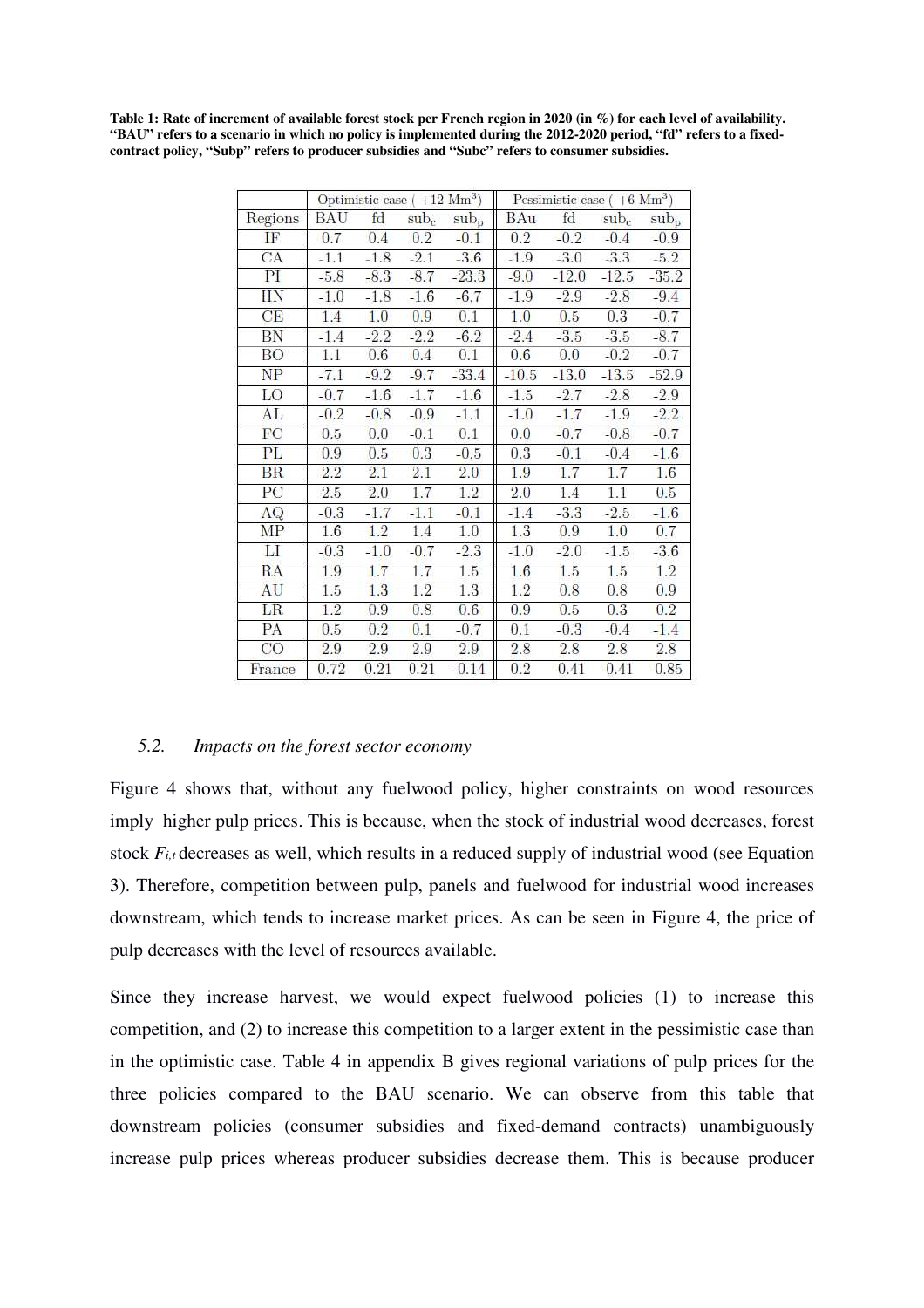subsidies increase industrial wood production, regardless of its final use. However, and interestingly so, initial availability does not have much impact on pulp prices. Indeed, at the national level, pulp prices are only 5%–18% higher in the optimistic case compared to the pessimistic case (depending on policies). In comparison, the national stock is 74%–85% higher in the optimistic case compared to the pessimistic case (depending on policies). This means that tensions over the resource are not transmitted to the economic sphere with the same intensity.



**Figure 4: Pulp prices for different resource availability levels in 2020 in a scenario without fuelwood policy. These levels encompass what we defined as the optimistic and the pessimistic cases, as well as other unrealistic cases.** 

#### **6. Impacts of fuelwood policies on the forest sector**

l

In this section, simulations were made under the optimistic availability hypothesis with the aim of exploring the political feasibility of fuelwood policies. To do this, we assessed the impacts of fuelwood policies on three groups of economic indicators: (i) the variations in prices and quantities produced and consumed; (ii) the trade balance of the French forest sector; (iii) the budgetary cost and the variations in economic agent surpluses. Note that in order to understand impacts on the fuelwood sector we explored impacts on industrial wood upstream<sup>15</sup> and impacts on pulpwood downstream<sup>16</sup>.

<sup>&</sup>lt;sup>15</sup>Industrial wood encompass all primary wood products that can be used in the fuelwood or pulpwood sectors.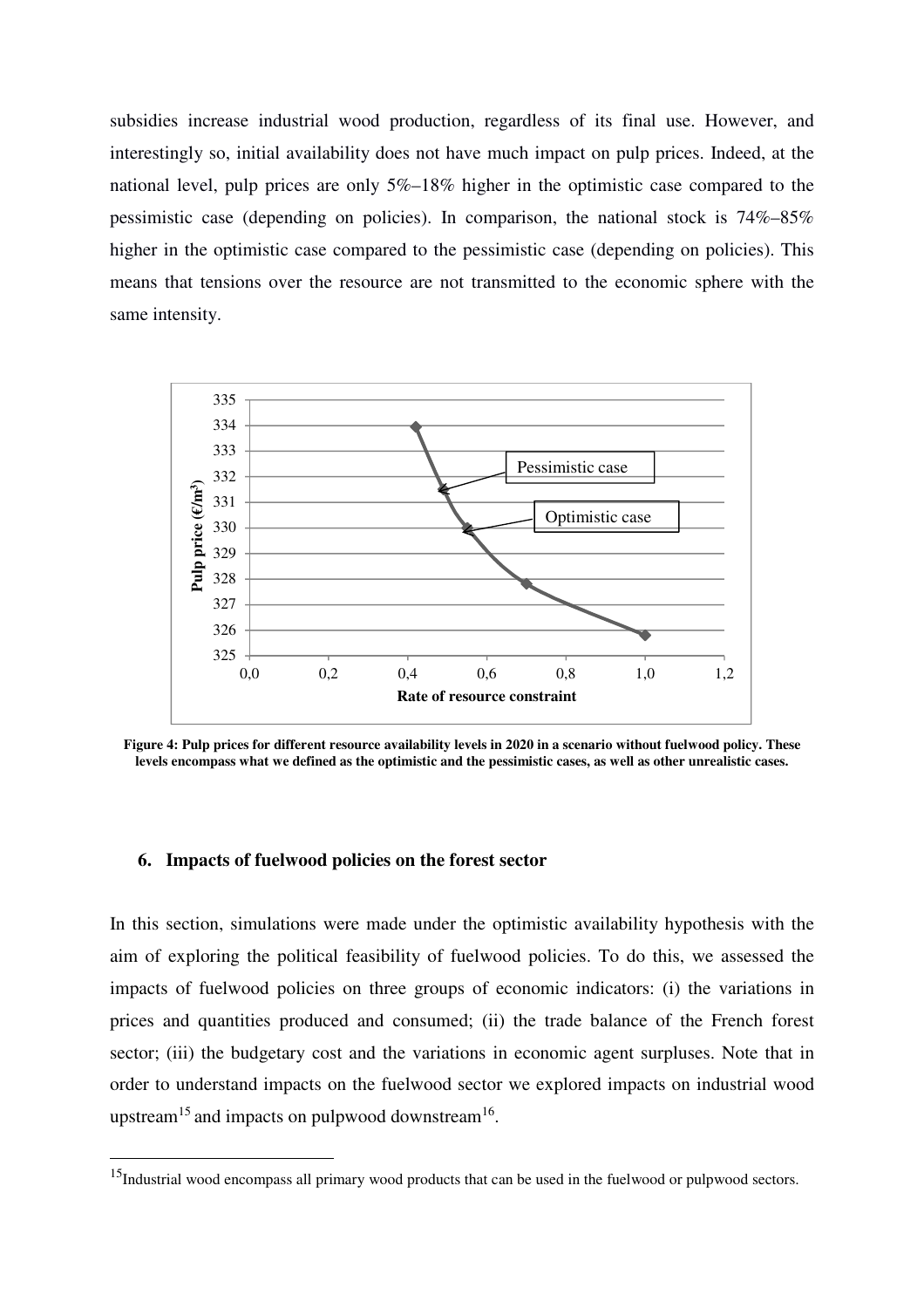## *6.1. Impacts on quantities and prices*



**Figure 5: 2020 fuelwood price for each policy scenario and difference with the BAU scenario (in %). "Sub c" refers to consumer subsidies, "Sub p" refers to producer subsidies and "fd" refers to fixed-demand contracts.** 



**Figure 6: 2020 industrial wood price for each policy scenario and difference with the BAU scenario (in %). "Sub c" refers to consumer subsidies, "Sub p" refers to producer subsidies and "fd" refers to fixed-demand contracts.** 

.

<sup>&</sup>lt;sup>16</sup>Since pulpwood and fuelwood compete for the same raw products, it makes sense to analyze the impacts of fuelwood policies on the pulpwood sector.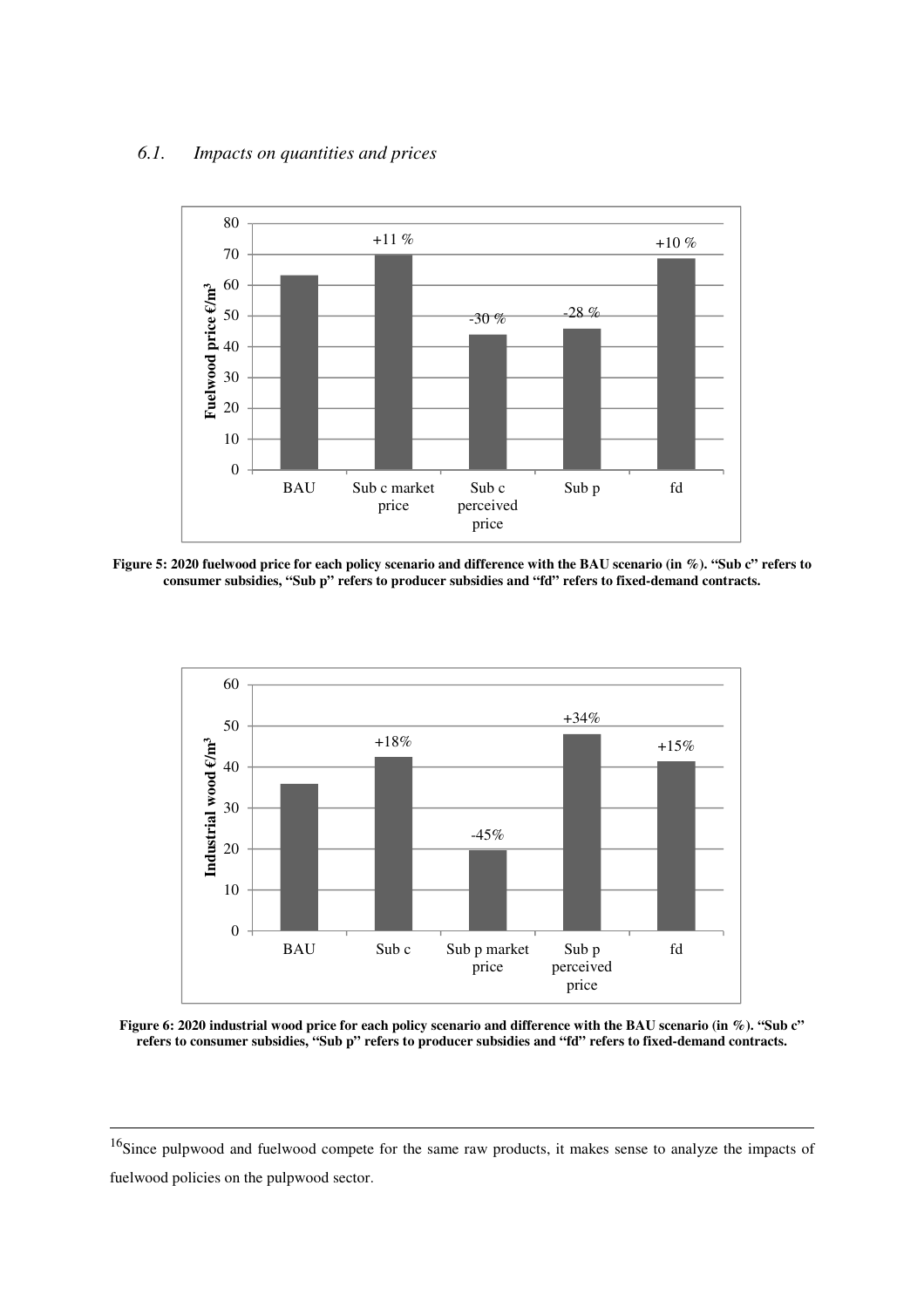

**Figure 7: 2020 pulp price for each policy scenario and difference with the BAU scenario (in %). "Sub c" refers to consumer subsidies, "Sub p" refers to producer subsidies and "fd" refers to fixed-demand contracts.** 

First, as shown in Fig.5, the three policies have similar or opposite impacts on fuelwood prices. Under a consumer subsidy, consumers pay a lower price, but the real market price of fuelwood increases due to the increased demand. In contrast, when a producer subsidy is implemented, the fuelwood market price decreases due to the increased supply of industrial wood upstream. Eventually, when fixed-demand contracts are implemented, the market price also increases. This is because wood acquired by the French Government is withdrawn from the market. This increases scarcity and, as a result, market price. However, private consumers pay this higher market price and, thus, decrease their consumption. Therefore, the implementation of fixed-demand contracts creates a crowding-out effect on private demand due to the price increase. A policy implication is that if the objective of the Government is to reach a fuelwood consumption target, then a naive implementation of fixed-demand contracts that would not take the crowding-out effect into account may undershoot the target<sup>17</sup>.

Second, Fig.6 shows that industrial wood prices are also affected by fuelwood policies. Under a producer subsidy, producers pay a higher price but the real market price decreases since supply increases. On the contrary, both fixed-demand contracts and consumer subsidies

j

<sup>&</sup>lt;sup>17</sup>In the FFSM, because of this crowding-out effect, we need to calibrate the fixed-demand contract volume to  $+7$  Mm<sup>3</sup> in order to reach the  $+6$  Mm<sup>3</sup> target.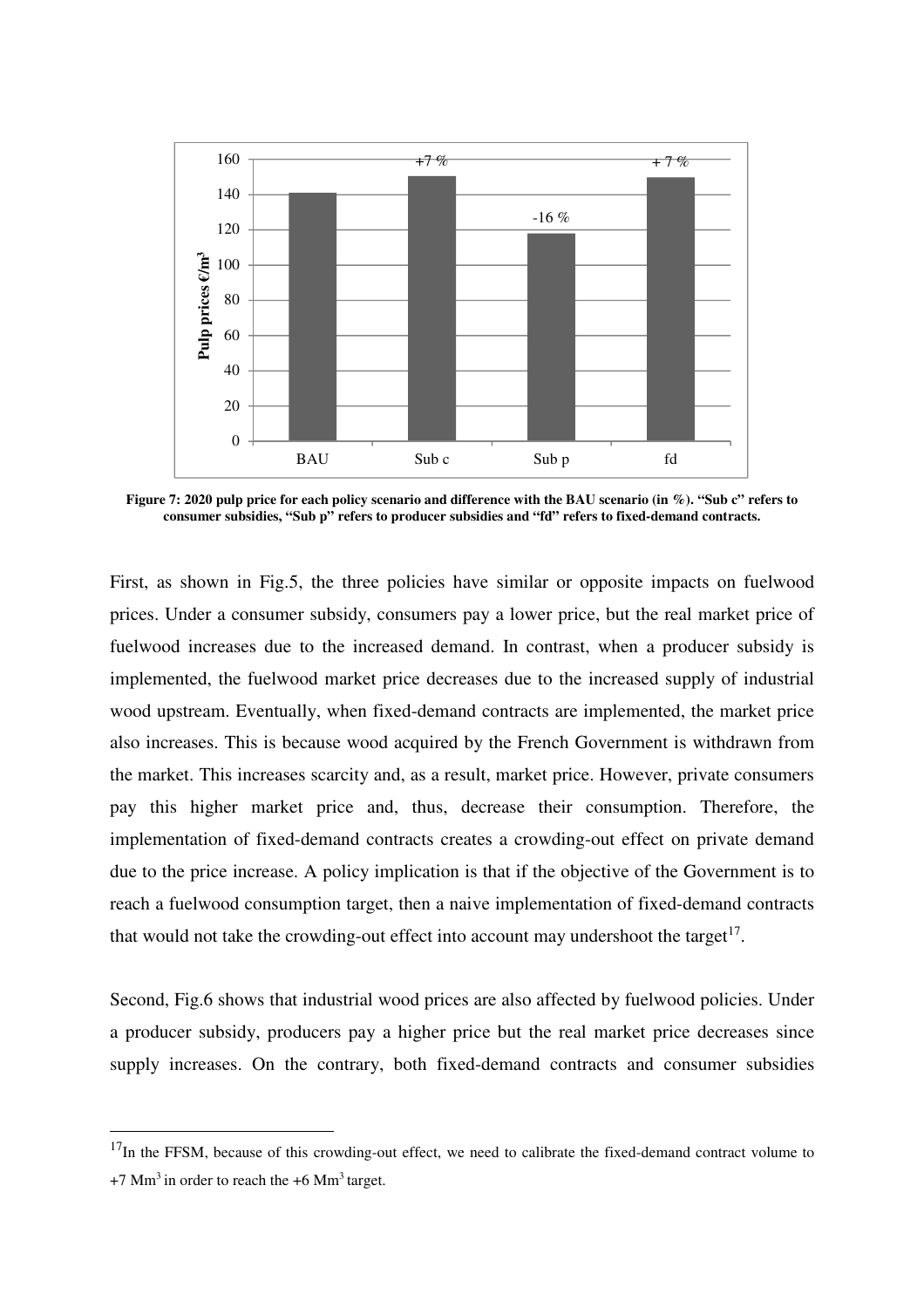increase the industrial wood price since they both increase the demand for fuelwood and, therefore, for industrial wood upstream.

Third, Fig.7 shows that policies focusing on the downstream end of the sector (consumer subsidies and fixed-demand contracts) tend to increase competition with the pulpwood sector resulting in an increase in pulp price. In contrast, by stimulating the supply of industrial wood, producer subsidies decrease the pressure on the pulpwood market, thus decreasing pulpwood price. Therefore, an important policy implication is that downstream and upstream policies have opposite impacts on potential competition between the fuelwood and pulpwood sectors.

#### *6.2. Impacts on trade balance*



As shown in Fig.8, fuelwood policies have different impacts on the trade balance.

Figure 8: Impacts of policies on three indicators of wood trade balance (in % regarding the BAU scenario). "Sub c" **refers to consumer subsidy, "Sub p" refers to producer subsidy and "fd" refers to fixed-demand contracts.** 

Upstream, producer subsidies increase industrial wood supply and thus decrease the industrial wood market price. Therefore, French industrial wood becomes more competitive compared to foreign industrial wood and industrial wood exports increase. Downstream, producer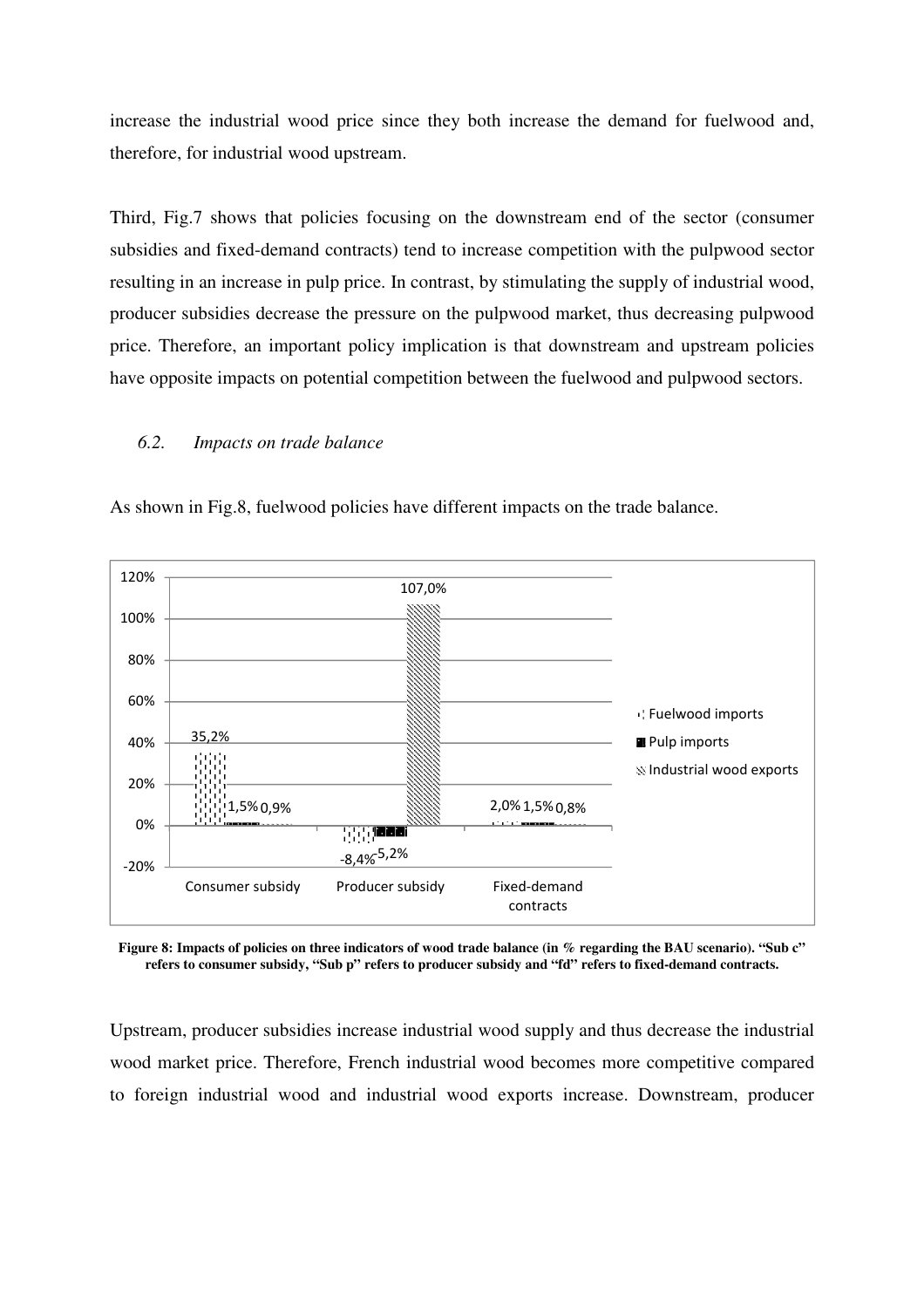subsidies decrease the fuelwood market price, leading to a decrease in fuelwood imports. Therefore, this policy has a positive impact on the trade balance<sup>18</sup>.

In contrast, consumer subsidies increase fuelwood demand, which consequently increases the market price of domestic fuelwood. Moreover, since all fuelwood consumed is subsidized, foreign fuelwood consumed in France is subsidized as well but does not undergo any price increase (due to our small open economy assumption). Therefore, fuelwood imports increase. Given the large trade deficit of the French forest sector  $(49 \text{ Mm}^3)$  for the whole French forest sector (Puech, 2009)), this is a policy-relevant result.

In the end, fixed-demand contracts do not have much impact on the trade balance. Indeed, two opposite effects have to be considered: the fixed demand tends to increase domestic prices, which tends to decrease competitiveness and increase imports. However, the price increase creates a crowding-out effect, which decreases private demand and thus decreases imports. Overall, the price effect slightly dominates the price-ratio effect, which implies larger imports compared to the BAU scenario.

# *6.3. Budgetary and welfare cost of the policies*

l

In this section, we examine the welfare implications of the three policies for three groups of agents: consumers, suppliers and the Government, relative to a BAU scenario without a policy. Key results are summarized in Table 2.

|                     | Consumer subsidy | Producer subsidy | Fixed-demand contracts |  |
|---------------------|------------------|------------------|------------------------|--|
| Fuelwood consumers  | $+596$           | $+577$           | $-7$                   |  |
| Pulp consumers      | $-22$            | $+95$            | $-28$                  |  |
| Panels consumers    | $-23$            | $+61$            | $-22$                  |  |
| Plywood consumers   | $+4$             | $+2$             | $+1$                   |  |
| Sawnwood consumers  | $+22$            | $+25$            | $+10$                  |  |
| Industrial<br>wood  | $+210$           | $+540$           | $+183$                 |  |
| producers           |                  |                  |                        |  |
| Roundwood producers | $+10$            | $+29$            | $+12$                  |  |
| Government          | $-818$           | $-1211$          | $-481$                 |  |

**Table 2: Welfare implications of policy scenarios relative to the BAU scenario in 2020 (unit: M€) for all consumers and producers in FFSM.** 

<sup>&</sup>lt;sup>18</sup>Note that, due to our Armington (1969) elasticities, the impact on imports is greater than the impact on exports.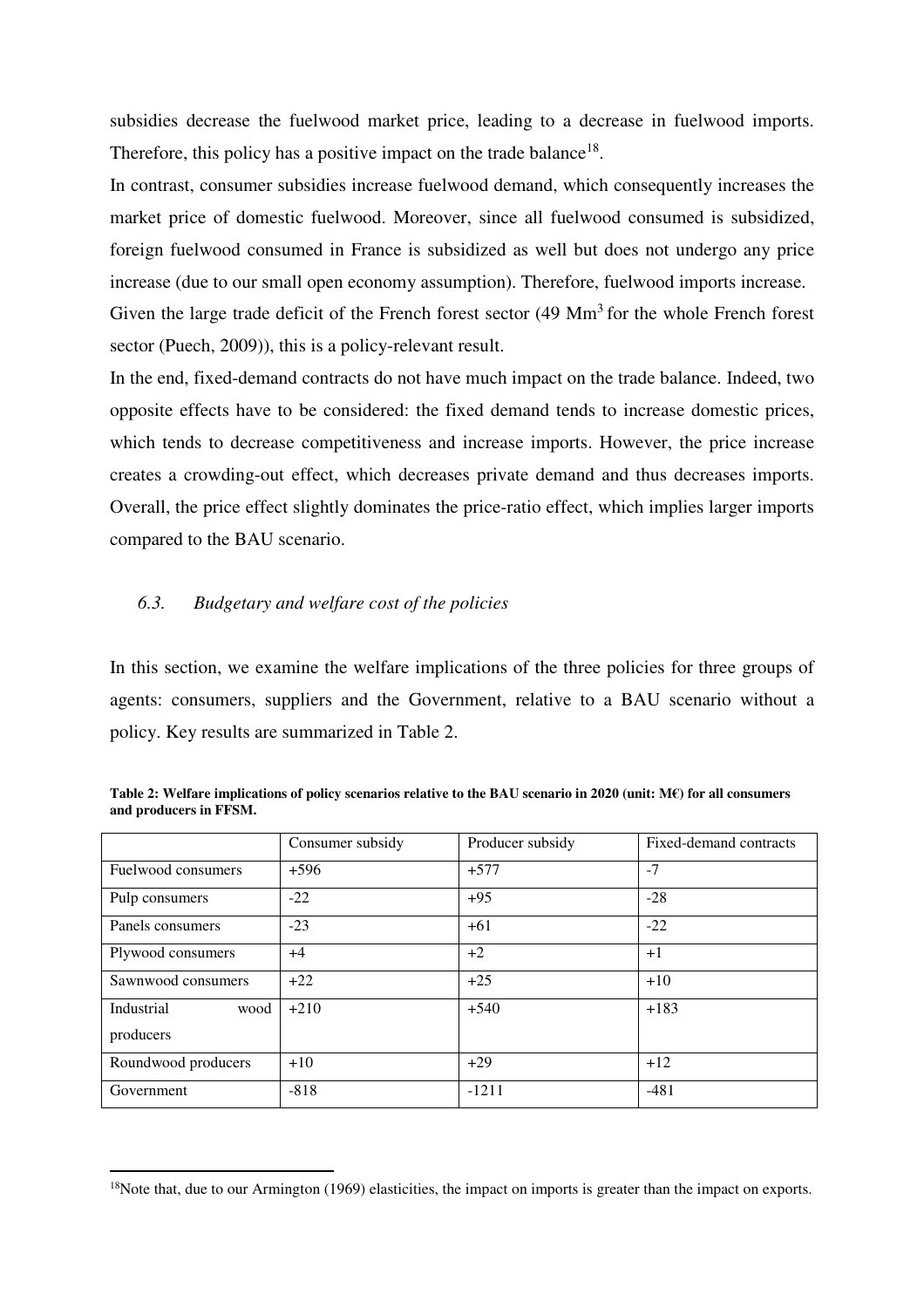Fuelwood consumer surplus increases under both the producer and the consumer subsidies since these policies decrease fuelwood price paid by consumers. In contrast, fuelwood consumer surplus decreases under fixed-demand contracts due to the price increase and the crowding-out effect. In other words, the fixed-demand policy is the only policy that reduces fuelwood consumer surplus relative to a BAU scenario.

By increasing industrial wood production upstream, all three policies increase industrial wood producer surplus. This increase is larger in the producer subsidy case since this policy has an impact on both the pulpwood and fuelwood sectors downstream.

Industrial wood sector is linked to roundwood sector through harvesting residues supply (Caurla et al., 2010). Table 2 shows that all three policies increase the welfare of roundwood producers by increasing roundwood harvest. Therefore, tension on the sawnwood and plywood markets downstream is released, which result in a price decrease for sawnwood and plywood and a welfare increase for consumers. Conversely, as expected, only the producer subsidy increases pulp and panels consumers' welfares. The consumer subsidy and the fixeddemand contracts boost competition between fuelwood and these two products which lead to a price increase and a welfare decrease.

Eventually, the budgetary cost of subsidies is computed as the amount of the subsidy times the quantity produced or consumed. For fixed-demand contracts, the budgetary cost of the policy is calculated by multiplying the quantity of fuelwood purchased and the market price. It should, however, be noted that the cost of this policy does not take two elements into account: (1) purchasing fuelwood makes possible to reduce the purchase of other energy sources; (2) the fixed-demand policy implies the implementation of biomass power plants. Neglecting the first element tends to over-evaluate the costs of the policy, while neglecting the second one tends to under-evaluate it (nevertheless, not implementing biomass power plants implies implementing power plants from other energy sources, which mitigates the measurement error). As shown in Table 2, the producer subsidy is the most costly policy for the Government since it is implemented to subsidize the whole fuelwood-pulpwood supply. Moreover, the consumer subsidy is more costly than the fixed-demand policy. This can be explained by an important windfall effect: consumers that would have purchased fuelwood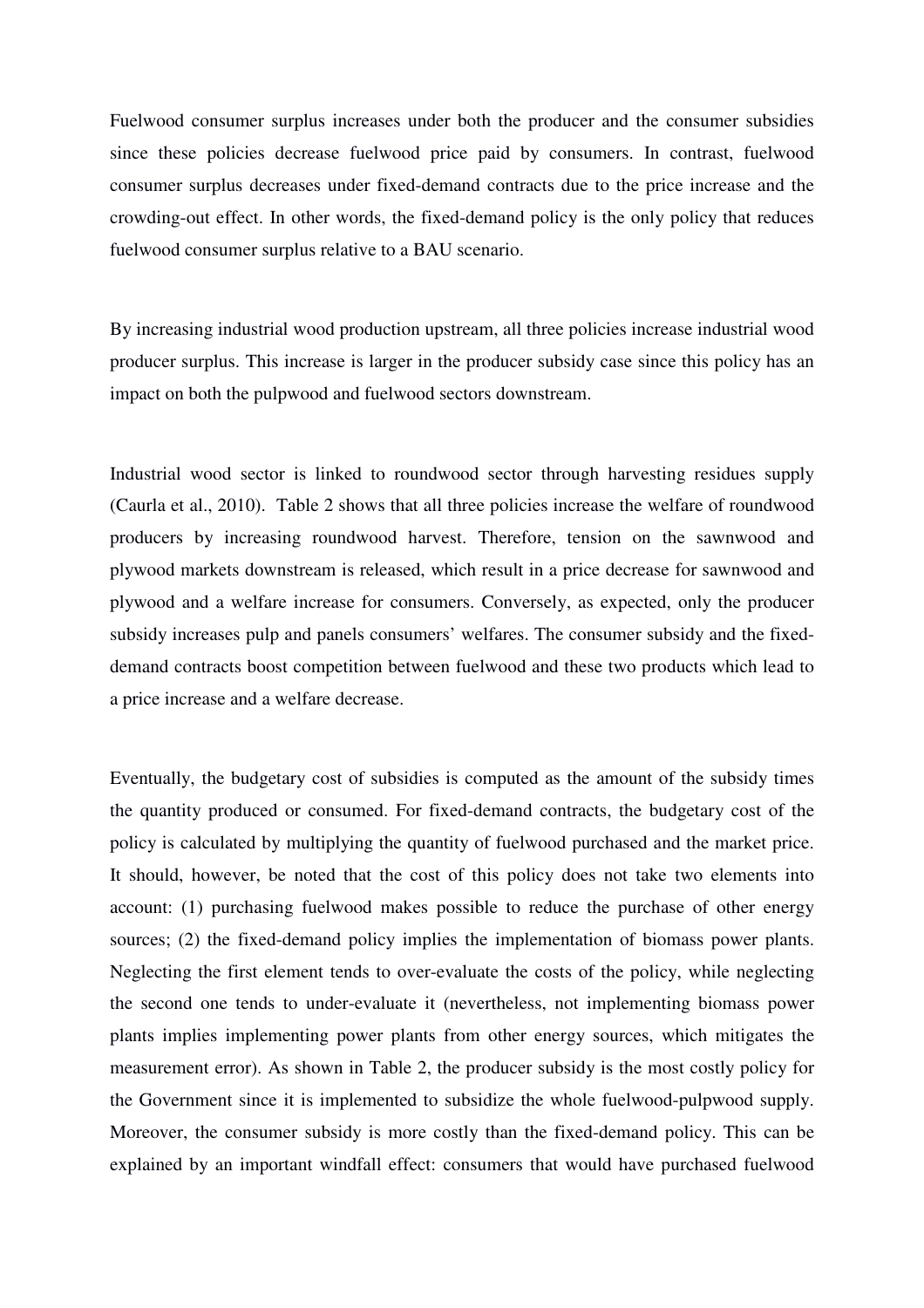anyway (i.e., under the BAU scenario) also benefit from the subsidy (overall, the policy maker therefore has to subsidize more than  $31Mm<sup>3</sup>$ ). To improve the cost-effectiveness of subsidies, it would be necessary to target the subsidy either in terms of additional production of fuelwood or additional consumption of fuelwood. Although such targeting may be difficult to implement in reality, one way to make it feasible would be to directly subsidize investment in new power generation capacity or in new boilers. For the producer subsidy, such a target could be feasible if the subsidy encompasses an investment in new harvest equipment (specific for fuelwood production).

Although it is the only policy that reduces the consumer surplus, the fixed-demand policy appears to be the least costly for the Government. This is mainly because such a policy does not involve any windfall effect. In times of severe constraints on public resources, this result is important to consider.

#### *6.4. Policy mitigation costs*

j

This analysis also provides some insights into the opportunity cost of mitigation in the forest sector.

We focus here on the *average welfare cost* of the mitigation policy, which measures the average impact of the policy on society (i.e., total welfare variation relative to the BAU scenario divided by carbon saved relative to  $BAU$ <sup>19</sup>. The substitution coefficient that we used is 0.625 tCO<sub>2</sub>eq/m<sup>3</sup>. It corresponds to the amount of non-emitted  $CO<sub>2</sub>$  due to the use of fuelwood instead of a French composite energy mix (ADEME, 2005). Its relatively low value is due to the importance of nuclear energy in the French energy mix.

The welfare cost or "net change in social welfare" is the sum of the policy cost for the Government and of the agent's surpluses variations. The volume of  $CO<sub>2</sub>$  not emitted is by definition the same for the three policies (since they all have the same objective in terms of fuelwood consumption).

One limitation here is that we do not take into account the retrofitting effects due to the increase of monetary transfer over the public budget on the consumers' welfares when we

<sup>&</sup>lt;sup>19</sup>Since our model is only a partial-equilibrium model, it does not capture welfare variations for actors beyond the forest sector, and, thus, does not capture all the welfare impacts of our policies.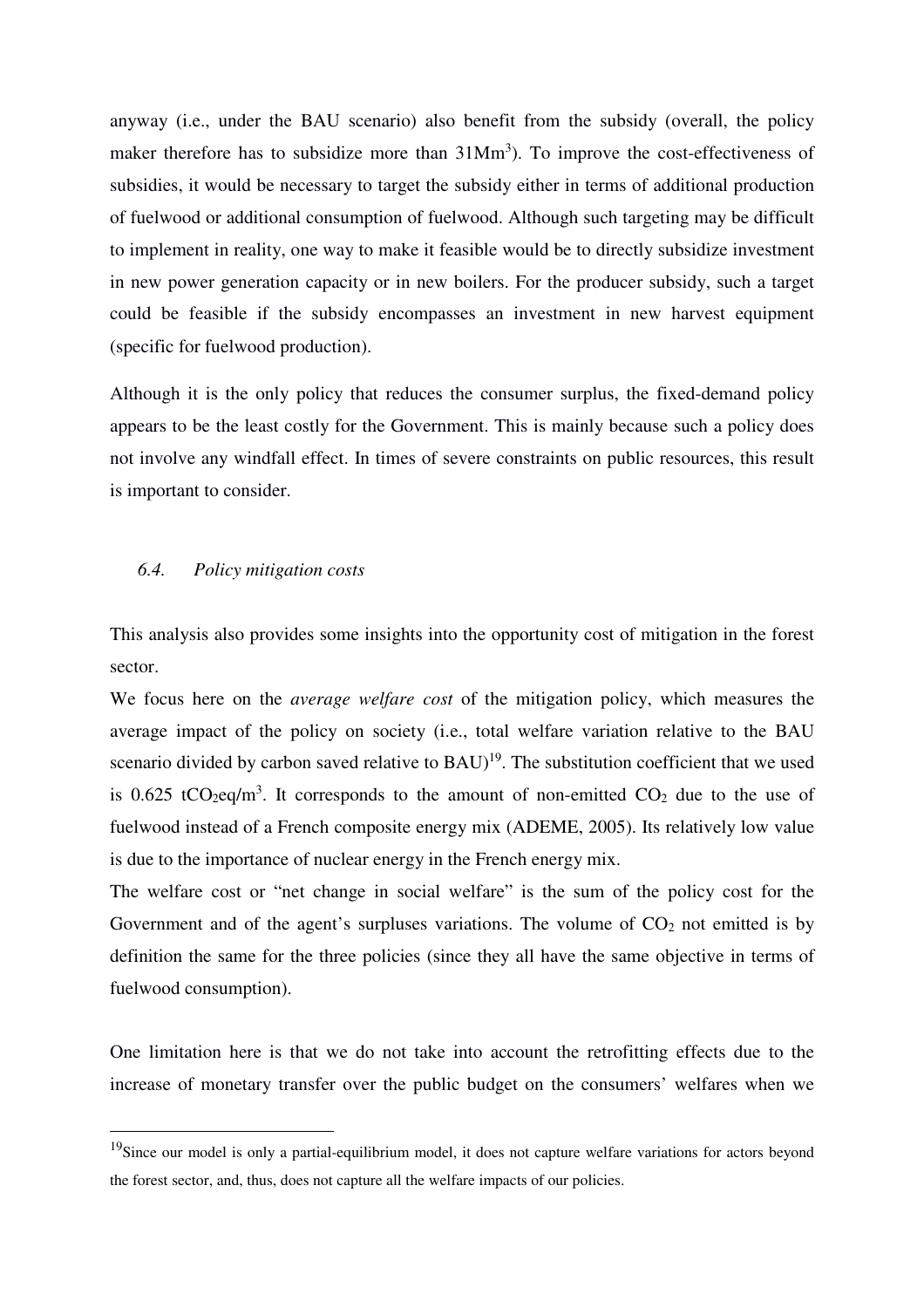calculate the "net change in social welfare". From a general equilibrium framework point of view, it is very likely that an increase in public spending would result in a tax increase which would reduce consumers' welfare. Therefore, our analysis is likely to under estimate real mitigation costs.

|                                  | Consumer subsidy | Producer subsidy | Fixed-demand |  |
|----------------------------------|------------------|------------------|--------------|--|
|                                  |                  |                  | contracts    |  |
| Net change in social $\vert$ -21 |                  | $+118$           | $-332$       |  |
| welfare                          |                  |                  |              |  |
| Mitigation costs                 | $+5$             | $-31$            | $+86$        |  |

**Table 3: Mitigation costs computed for the three policies (in**  $\frac{\ell}{t}$ **CO2)** 

Strictly speaking, table 3 shows that there are no mitigation costs for producer subsidy. More precisely, the producer subsidy results in a beneficial output for the whole society and could therefore be seen as a no-regret option (Hourcade and Robinson, 1996). This result may appear striking, as public interventions such as taxes and subsidies usually correspond to deadweight loss to the society. The change in the trade balance may explain it: since the subsidy reduces the French forest sector trade deficit, the deadweight loss related to the public policies is somehow exported to the rest of the world. However, this result must be considered cautiously since we do not take into account general equilibrium effects in FFSM, in particular the impacts of an increase in public budget over the consumers' welfare through the changes of tax rates.

Besides, we can see that fixed-demand policy has the highest average cost due to the considerable crowding-out effect that it implies (although it is the least costly in terms of public budget). The least-cost policy is the consumer subsidy since it implies a greater increase in the consumer surplus.

Interestingly, this mitigation cost for the consumer subsidy is lower than the 2009 negotiated value for a carbon tax rate  $(\text{\textsterling}17/\text{tCO}_2 + \text{\textsterling}2/\text{tCO}_2/\text{yr})$ ; see Barthes et al.  $(2012))^{20}$ .

j

 $^{20}$ A carbon tax was proposed in France in 2009 but it was finally killed by the French Constitutional Council in 2010.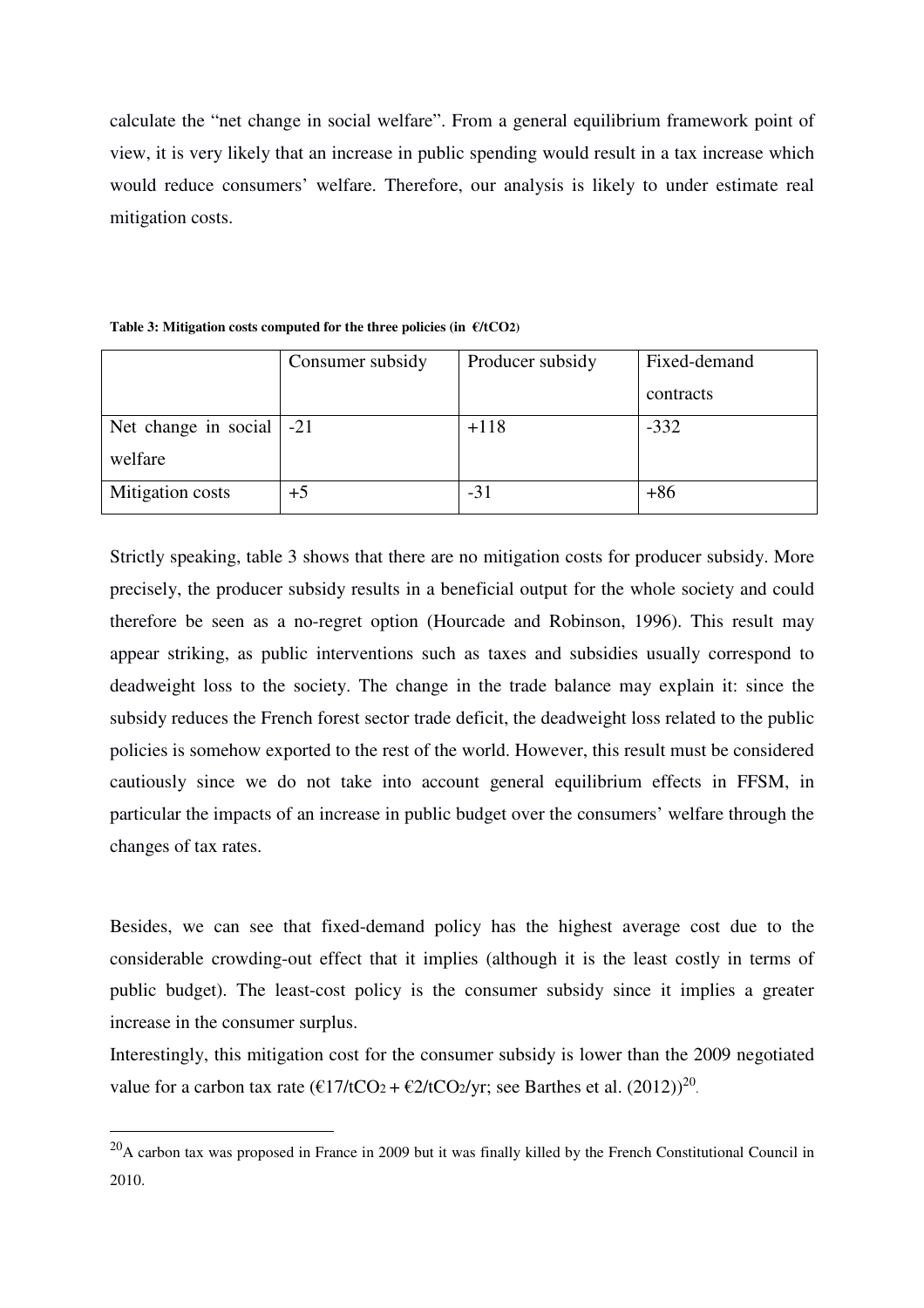At this point, it is important to discuss two additional important assumptions regarding the calculation of these mitigation costs.

#### **Carbon neutrality assumption**

As presented in introduction, we assume that fuelwood is carbon neutral. Indeed, in the literature most studies analyzing GHG emission impacts resulting from replacing fossil fuels with energy wood assume this energy wood is carbon neutral (Petersen, 2006; Wahlund et al., 2004; Bright and Stromman, 2009). However, Pyörälä et al. (2011) show that, in the case of Norway spruce stands in Finland, increasing the length of rotation increases the quantity of carbon sequestered in the stand. Conversely, decreasing rotation length, for example by increasing the harvest rate, is likely to decrease carbon sequestered. Therefore increasing harvest in order to produce more energy wood might change the average quantity of carbon sequestered in forest if the rules of management are modified.

Sjølie and Solberg (2011) show that carbon neutrality for energy wood can be assumed if either "time conditions" or "spatial conditions" are met.

Spatial conditions for carbon neutrality consist in two assertions: (1) "the system boundaries include the forest area from which timber is harvested" and (2) "the annual increment is at least as large as the annual harvest, i.e. the area's long term growing stock is non-declining". Matching these spatial conditions highly depends on the spatial unit used. For our analysis, spatial conditions are met for the whole French territory in all scenarios except the scenario with producer subsidy policy. Conversely, if we look at the regional scale, these conditions are never met since the annual harvest is larger than annual increment in some regions in all the scenarios (including the Business-As-Usual scenario).

Time conditions also consist in two assertions: "the system boundaries include the forest growth on the harvested area for at least as long horizon as the time needed for the forest to grow to the size when harvested" and "the discount rate is zero, implying that the points in time when carbon fluxes take place are of no importance". The first assertion refers to the rotation length which might decrease if harvest rate increases and if management rules are changed. However, it can be assumed here that most of energy wood comes from thinning.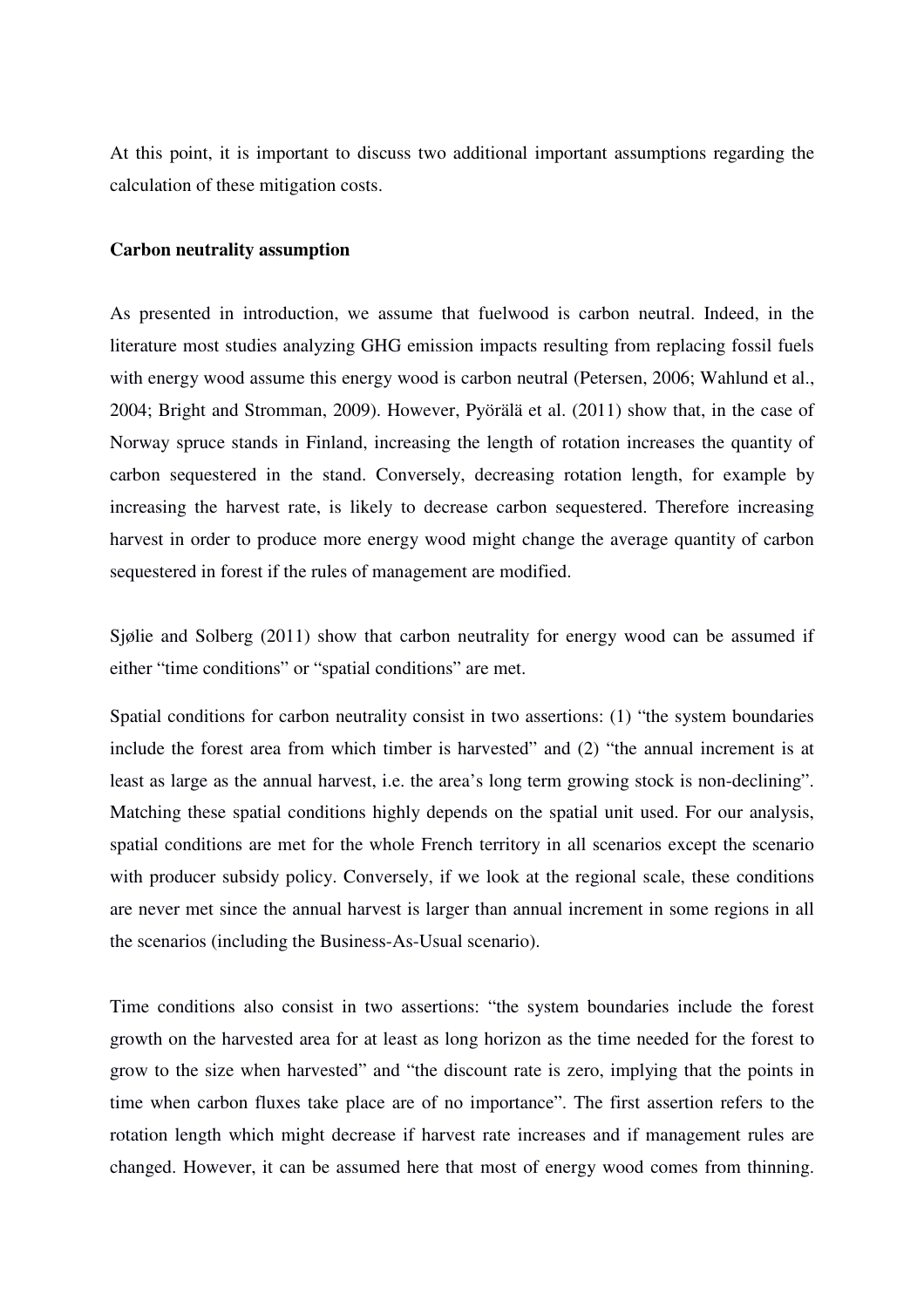Yet, increasing the rate of thinning releases competition between the trees (for water, nutriments, light, etc) on a specific stand which result in an increase of the rate of growth (Roberts and Harrington, 2007). Therefore, the rotation length may decrease while what Sjølie and Solberg (2011) call the "system boundaries" remains the same. The second assertion deals with discount rate. This is a crucial point which would imply a discussion on costs and damages of carbon emissions which goes beyond our initial scope.

All in all, the mitigation costs presented on Table 4 are likely to be underestimated since the carbon neutrality assumption cannot be guaranteed in our case study. This is mainly because (1) annual harvest exceeds natural increment in some regions and (2) assuming a discount rate equals to zero for a projection on a 14 years long horizon would be a too strong assumption.

#### **Greenhouse gases (GHG) accounting**

j

Another assumption concerns the system boundaries for GHG emissions considered. Indeed, we implicitly assumed that all three policies resulted in the same carbon saving level. Though all three policies are calibrated to reach the same additional consumption of  $6 \text{ Mm}^3$ , we may also want to take into account changes in forest carbon stocks and impacts of exports and imports on the so-called carbon leakages effects.

Lim et al., (1999) define two additional carbon accounting approaches: the stock change approach which explicitly take into account the change in forest stock and the production approach which also consider the changes in forest stock but also carbon in wood products produced in France and consumed abroad (exports). When considering both carbon sequestered in forest stock and carbon emissions avoided in the sector, all three policies lead to an increase in net emissions relative to BAU. This effect has already been described in Lecocq et al. (2011) and can be explained by (i) the relatively low substitution coefficient  $(0.625 \text{ tCO}_2 \text{eq/m}^3)$  for France, (ii) the fact that we do not consider emissions savings through other substitution processes<sup>21</sup> and (iii) the relatively short term of the time horizon. Strictly

<sup>21</sup>We only consider here substitution effect when replacing fossil fuels by energy wood but replacing steel, aluminum or plastic by wood products in the construction sector for example also results in net emission savings (Barthes et al., 2011).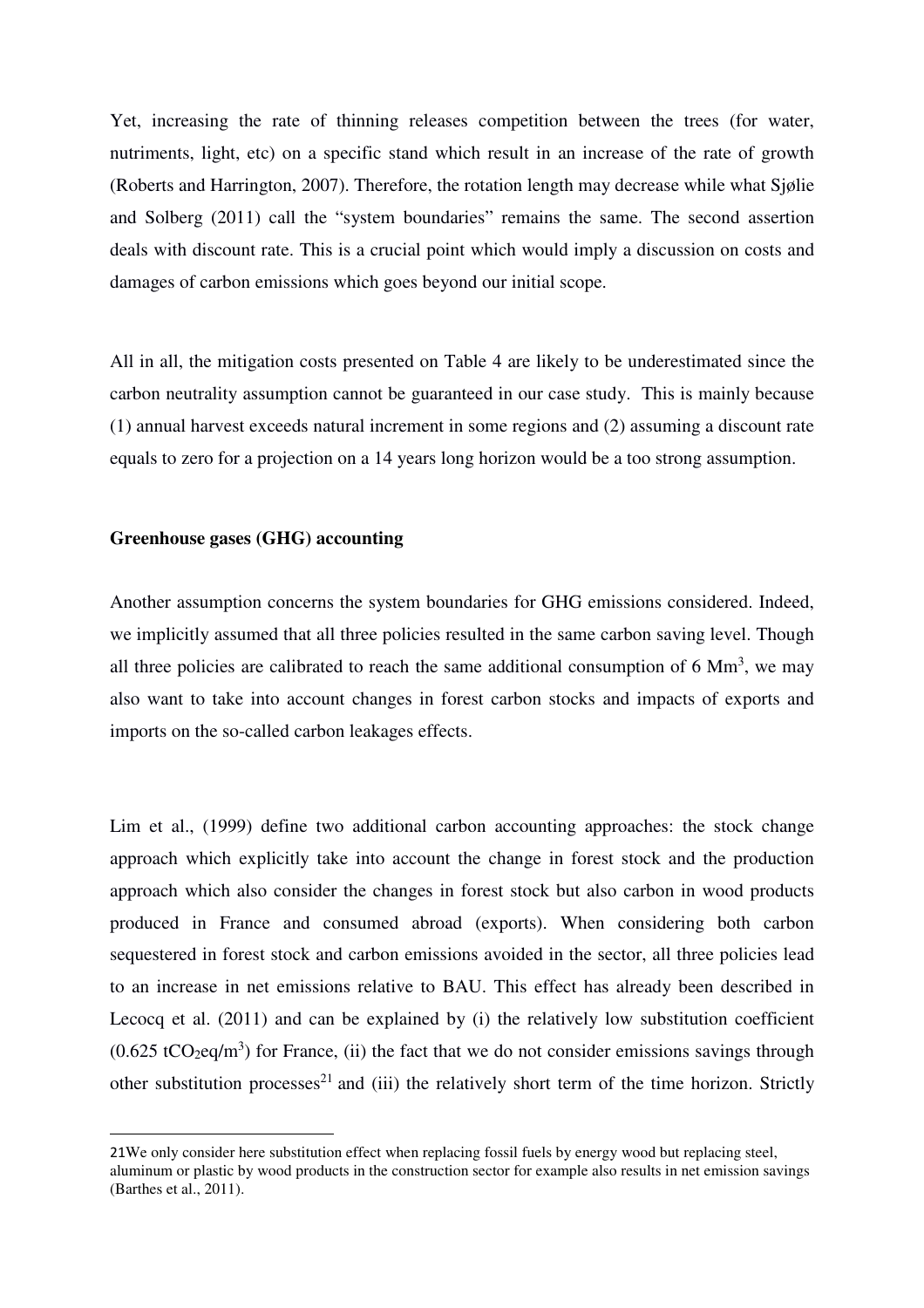speaking there is thus no mitigation and mitigation costs are not computable considering stock change and production approaches.

#### **7. Conclusion**

The aim of this paper is to explore and to compare the economic and resource impacts of three fuelwood policies on the French forest sector. To do so, we analyzed a fixed-demand contract policy, a consumer subsidy for fuelwood consumption and a producer subsidy for industrial wood production. Four key results stem from our analysis.

First, the producer subsidy leads to a larger harvest rate than the other two policies. Even in the optimistic additional resource case  $(+12 \text{ Mm}^3/\text{yr})$ , this policy leads to a situation in which the volume of harvest exceeds the biological increment (over-harvesting) at the national level in 2020. Meanwhile, the two other policies lead to an over-harvesting situation at the national level only in the pessimistic additional resource case  $(+6 \text{ Mm}^3/\text{yr})$ . Therefore, the producer subsidy is likely to lead to unsustainable use of the forest resource, which is not compatible with renewable energy rules.

Second, despite its negative impact on the resource, the producer subsidy is the only policy that creates a positive impact on the trade balance of the forest sector, which is of particular relevance considering the large trade deficit of the French forest sector. In contrast, consumer subsidies are likely to increase imports and to deteriorate the trade balance even more. Fixeddemand contracts have little (negative) impact on the trade balance.

Third, the fixed-demand contract policy is the lowest budgetary cost option to stimulate fuelwood consumption, which is a policy-relevant result in a context of the scarcity of public funds. Indeed, consumer subsidies imply a large and costly windfall effect on consumers. The windfall induced by producer subsidies is even larger since the whole fuelwood-pulpwood supply is subsidized (since it is difficult to distinguish the destination of the wood sold on the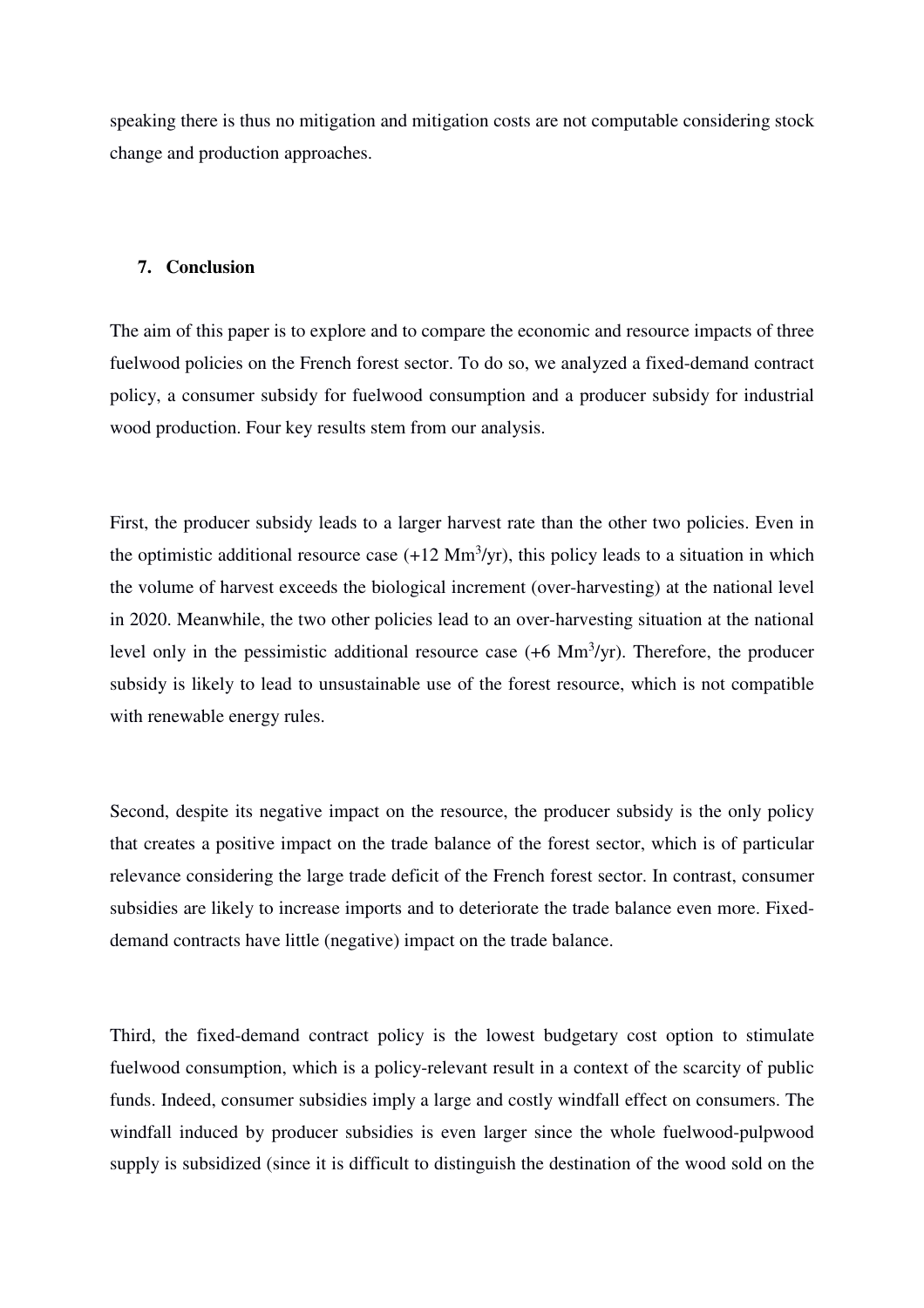market). It follows that the producer subsidy is (1) the most costly for the Government, but (2) the only policy that does not increase competition with the pulpwood sector.

Fourth, in terms of welfare variation, consumers and producers both benefit from subsidies (both consumer and producer subsidies). In contrast, consumers experience a decrease in welfare when fixed-demand contracts are implemented. In fact, fuelwood prices increase, leading to a crowding-out effect on private demand. When considering both budgetary costs and welfare variations, it appears that producer subsidies are the most effective tool, being possibly a "no-regret" option, due to the positive impact on the trade balance, which allos to "export" the deadweight loss of the subsidy. In contrast, fixed-demand contracts are the least effective one (its crowding-out effect overcompensates its budgetary advantage). The consumer subsidies constitute an intermediary option in terms of effectiveness.

Overall, there is no strictly dominant policy instrument to stimulate fuelwood consumption, and the choice made by the public authority must take trade-offs between these different, and sometimes conflicting, impacts into account. If budget scarcity is the most important factor, fixed-demand contracts are likely to be favored, but they may raise some political opposition from consumers. If the trade balance is the most relevant indicator, producer subsidies are the most effective tools. However, they may experience some criticism from environmental organizations, since the forest stock would be more intensively harvested. In the case in which forests resources have to be preserved, consumer subsidies may be the tool of choice, at the cost of deteriorating the trade balance. Consumer subsidies also have the advantage of being easily accepted by public opinion (since the consumer surplus increases).

Possibly, one solution to (1) avoid competition with the pulpwood sector, and (2) reduce the trade balance deficit, while (3) preserving the forest resource would be to combine an upstream policy such as a producer subsidy and a downstream one such as fixed-demand contracts (in proportions to be determined). In addition, this solution would have the advantage of reducing budgetary costs compared to a producer subsidy alone, and increasing consumer surplus compared to a fixed-demand contracts policy alone.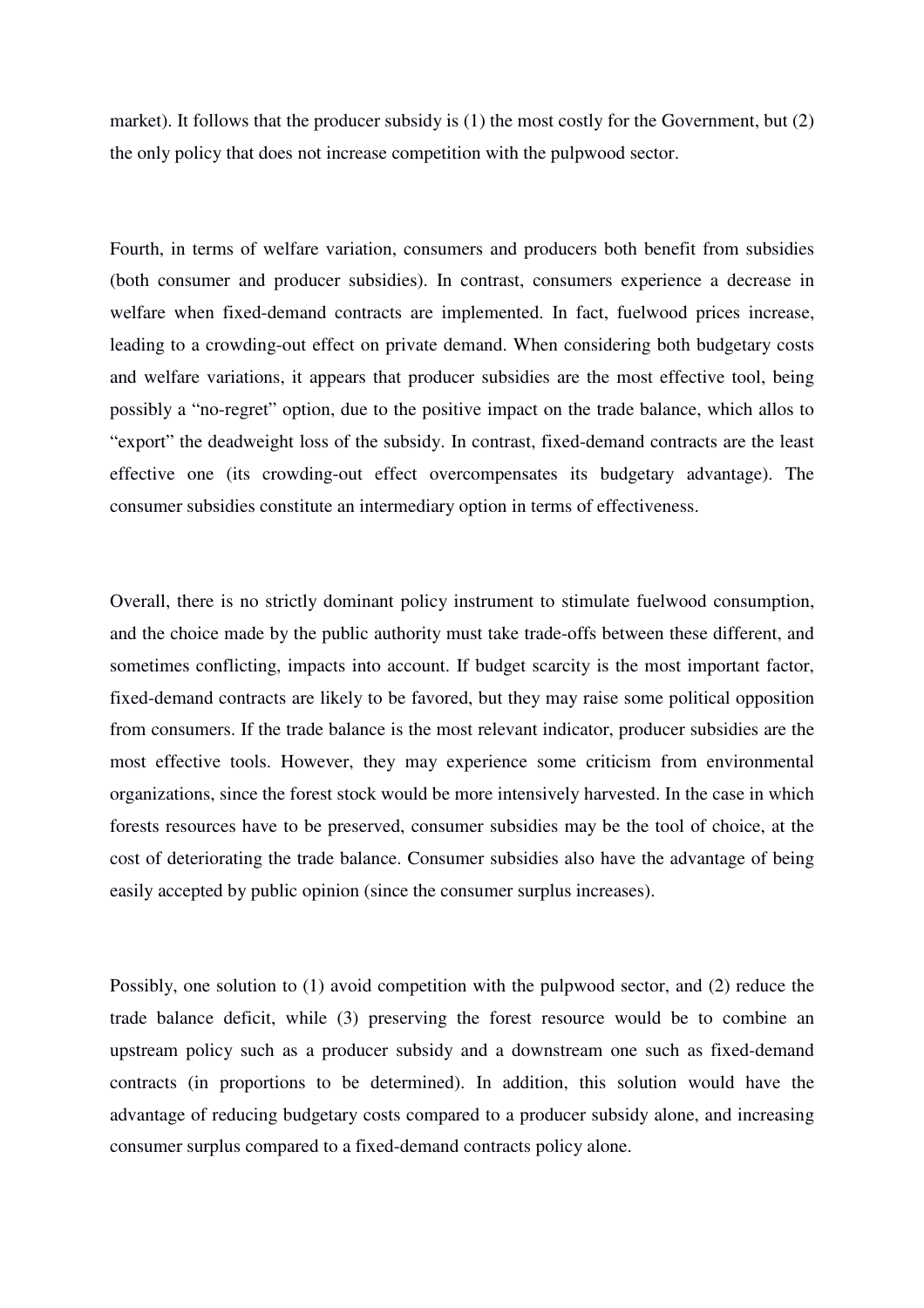# **Appendix A: French regions**

IF: Ile-de-France CA: Champagne-Ardennes PI: Picardie HN: Haute Normandie CE: Centre BN: Basse Normandie BO: Bourgogne NP: Nord-Pas-de-Calais LO: Lorraine AL: Alsace FC: Franche-Comté PL: Pays de la Loire BR: Bretagne PC: Poitou-Charente AQ: Aquitaine MP: Midi-Pyrénées LI: Limousin RA: Rhône-Alpes AU: Auvergne LR: Languedoc-Roussillon PA: Provence-Alpes-Côte d'Azur CO: Corse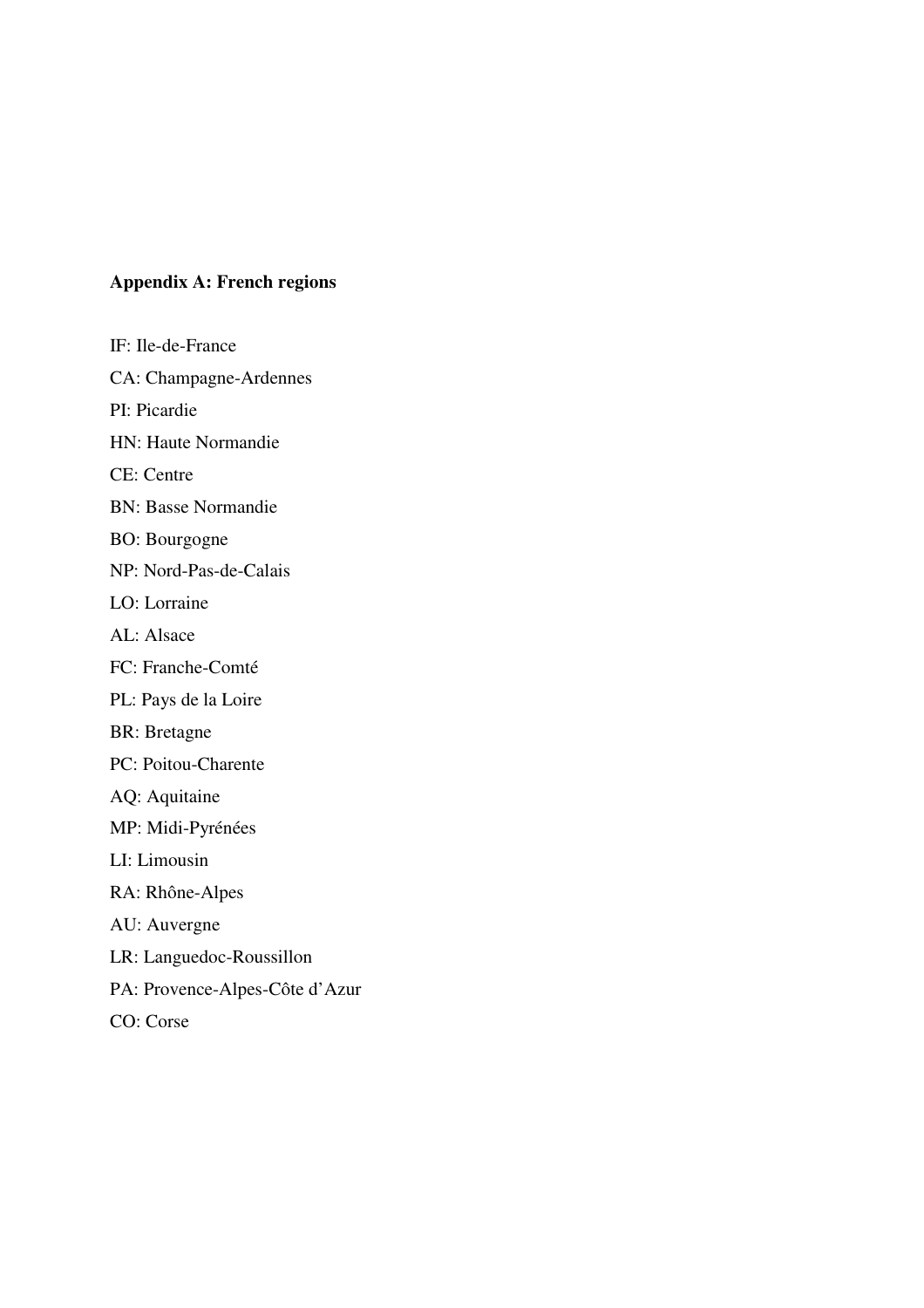# **Appendix B: Pulp prices regarding level of availability of the resource**

|                    | Optimistic case |                  |           | Pessimistic case |                    |           |
|--------------------|-----------------|------------------|-----------|------------------|--------------------|-----------|
| Regions            | fd              | Sub <sub>c</sub> | $Sub_{p}$ | $_{\rm fd}$      | $\mathrm{Sub}_{c}$ | $Sub_{p}$ |
| IF                 | 1.66            | 1.33             | $-8.66$   | 2.14             | 1.21               | $-8.59$   |
| CA                 | 1.95            | 2.52             | $-5.30$   | 2.45             | 3.24               | $-5.59$   |
| PI                 | 1.92            | 1.58             | $-5.46$   | 2.50             | 2.94               | $-5.16$   |
| HN                 | 1.91            | 1.61             | $-5.45$   | 2.44             | 2.36               | $-4.10$   |
| CE                 | 2.02            | 2.56             | $-4.93$   | 2.51             | 3.27               | $-5.09$   |
| <b>BN</b>          | 2.26            | 2.85             | $-2.82$   | 2.33             | 2.28               | $-3.62$   |
| <b>BO</b>          | 2.16            | 2.76             | $-5.26$   | 2.67             | 3.52               | $-5.44$   |
| NP                 | 1.70            | 1.40             | $-4.91$   | 2.25             | 2.64               | $-4.55$   |
| <b>LO</b>          | 2.73            | 2.94             | $-5.40$   | 3.20             | 3.71               | $-5.56$   |
| AL                 | 2.38            | 2.83             | $-3.82$   | 2.80             | 3.43               | $-4.17$   |
| FC                 | 2.57            | 3.38             | $-4.29$   | 3.42             | 3.98               | $-4.47$   |
| PL                 | 1.91            | 1.47             | $-5.53$   | 2.44             | 1.38               | $-4.42$   |
| <b>BR</b>          | 1.77            | 1.36             | $-8.32$   | 2.28             | 1.29               | $-9.12$   |
| PC                 | 2.25            | 3.79             | $-4.24$   | 2.66             | 3.68               | $-4.88$   |
| AQ                 | 2.94            | 2.30             | $-3.99$   | 3.59             | 2.07               | $-5.22$   |
| <b>MP</b>          | 2.41            | 1.93             | $-4.60$   | 2.85             | 1.75               | $-6.41$   |
| Ы                  | 2.39            | 1.94             | $-5.49$   | 2.98             | 1.71               | $-4.37$   |
| RA                 | 1.73            | 2.40             | $-6.34$   | 2.40             | 2.88               | $-6.68$   |
| AU                 | 2.53            | 3.38             | $-3.76$   | 3.36             | 3.97               | $-4.45$   |
| LR                 | 2.21            | 3.01             | $-5.24$   | 2.34             | 3.55               | $-5.76$   |
| PA                 | 1.68            | 1.50             | $-7.80$   | 2.17             | 1.43               | $-7.65$   |
| CO                 | 0.65            | 0.65             | $-10.96$  | 0.01             | 0.01               | $-13.21$  |
| Average for France | 2.08            | 2.25             | $-5.57$   | 2.54             | 2.56               | $-5.84$   |

**Table 4: Impact of the initial stock availability on pulp prices. Difference between scenarios with policies and the BAU scenario (in %).**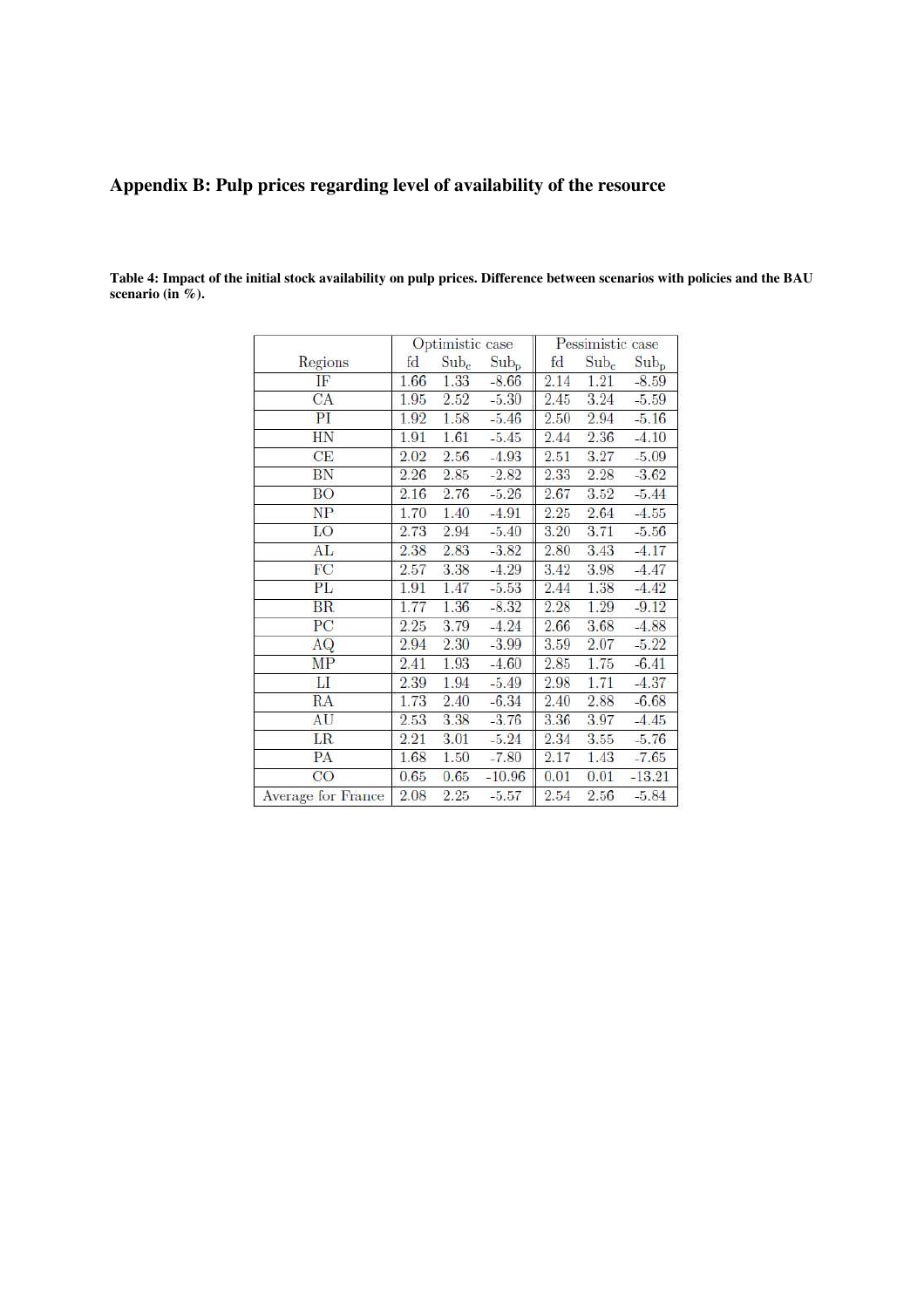# **Bibliography**

ADEME, 2005. Energies et matières renouvelables : contexte et enjeux. Technical report, ADEME.

Armington, P. S., 1969. A theory of demand for products distinguished by place of production. IMF Staff papers 16 (1), 159–176.

Barthes, J., Lecocq, F., Caurla, S., Delacote, P., Barkaoui, A., 2012. Would an economy-wide carbon tax hinder or help the forest sector? insights from the French Forest Sector Model. Cahiers du LEF 2012-04,

http://www7.nancy.inra.fr/lef/cahiers\_du\_lef/2012\_04.

Bolkesjø, T. (2004). *Modelling supply, demand and trade in the Norwegian forest sector*. PhD Dissertation, Agricultural University of Norway (Norwegian University of Life Sciences).

Bright, R.M., Strømman, A.H., 2009. Life cycle assessment of second generation bioethanols produced from Scandinavian boreal forest resources. A regional analysis for middle Norway. Journal of Industrial Ecology 13(4), 514-531.

Buongiorno, J., Raunikar, R., Zhu, S., 2011. Consequences of increasing bioenergy demand on wood and forests: An application of the Global Forest Products Model. Journal of Forest Economics 17( 2), 214-229

Buongiorno, J., Zhu, S., Zhang, D., Turner, J. et Tomberlin, D. (2003). *The Global Forest Products Model*. Academic Press.

Cardellichio, P., Youn, C., Adams, D., Joo, R. et Chmelik, J. (1989). A preliminary analysis of timber and timber products production, consumption, trade, and prices in the pacific rim until 2000. *University of Washington, College of Forest Resources, Center For International Trade in Forest Products*, Working Paper No. 22.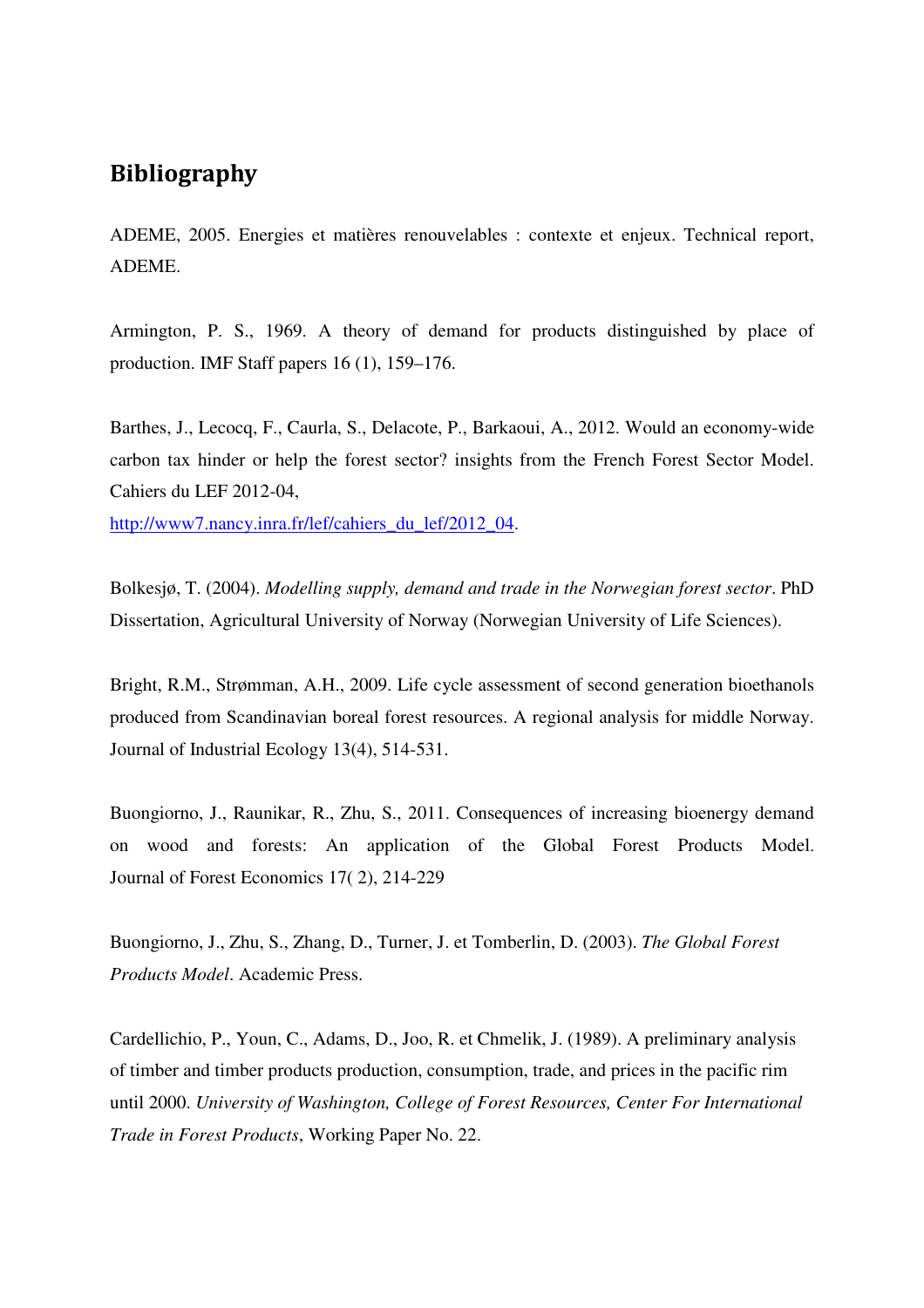Caurla, S., 2012a. Introducing Armington imperfect substituability in Samuelson spatial price theory: analytical resolution of the resulting model. Cahiers du LEF 2012-06, http://www7.nancy.inra.fr/lef/cahiers\_du\_lef/2012\_06*.* 

Caurla, S., 2012b. Modélisation de la filière forêt-bois française. Evaluation des politiques climatiques. Ph.D. thesis, AgroParisTech,

http://www7.nancy.inra.fr/lef/actualites/archives\_actualites/these\_caurla.

Caurla, S., Lecocq, F., Delacote, P., Barkaoui, A., 2010. The French Forest Sector Model : version 1.0. Presentation and theoretical foundations. Cahiers du LEF 04, https://www.nancy.inra.fr/lef/cahiers\_du\_lef*/*2010*/*2010\_04*.* 

Colin, A., Barnérias, C., Salis, M., Thivolle-Cazat, A., Coulon, F., Couturier, C., 2009. Biomasse ligneuse forestière, populicole et bocagère disponible pour l'énergie sur la période 2006-2020. Tech. rep., ADEME, http://www.dispo-boisenergie.fr/doc/ADEME\_boisenergie\_rapport\_final\_dec2009.pdf.

Colin, A., Chevalier, H., 2009. Rapport technique module biologique LEF. Technical report, Inventaire Forestier National.

Delacote, P., Lecocq, F., Fuelwood, timber and climate change: Insights from forest sector modeling–An introduction. Journal of Forest Economics 17( 2), 107-109.

Ginisty, C., Chevalier, H., Vallet, P., Colin, A., 2009. Evaluation des volumes de bois utilisables à partir des données de l'IFN nouvelle méthode. Tech. rep., CEMAGREF et IFN.

Hourcade, J.-C. et Robinson, J. (1996). Mitigating factors. Assessing the cost of reducing GHG emissions. *Energy Policy*, 24:863–873.

Kallio, A.M.I., Salminen, O., Sievänen, R., 2013. Sequester or substitute—Consequences of increased production of wood based energy on the carbon balance in Finland. Journal of Forest Economics, In Press, Corrected Proof.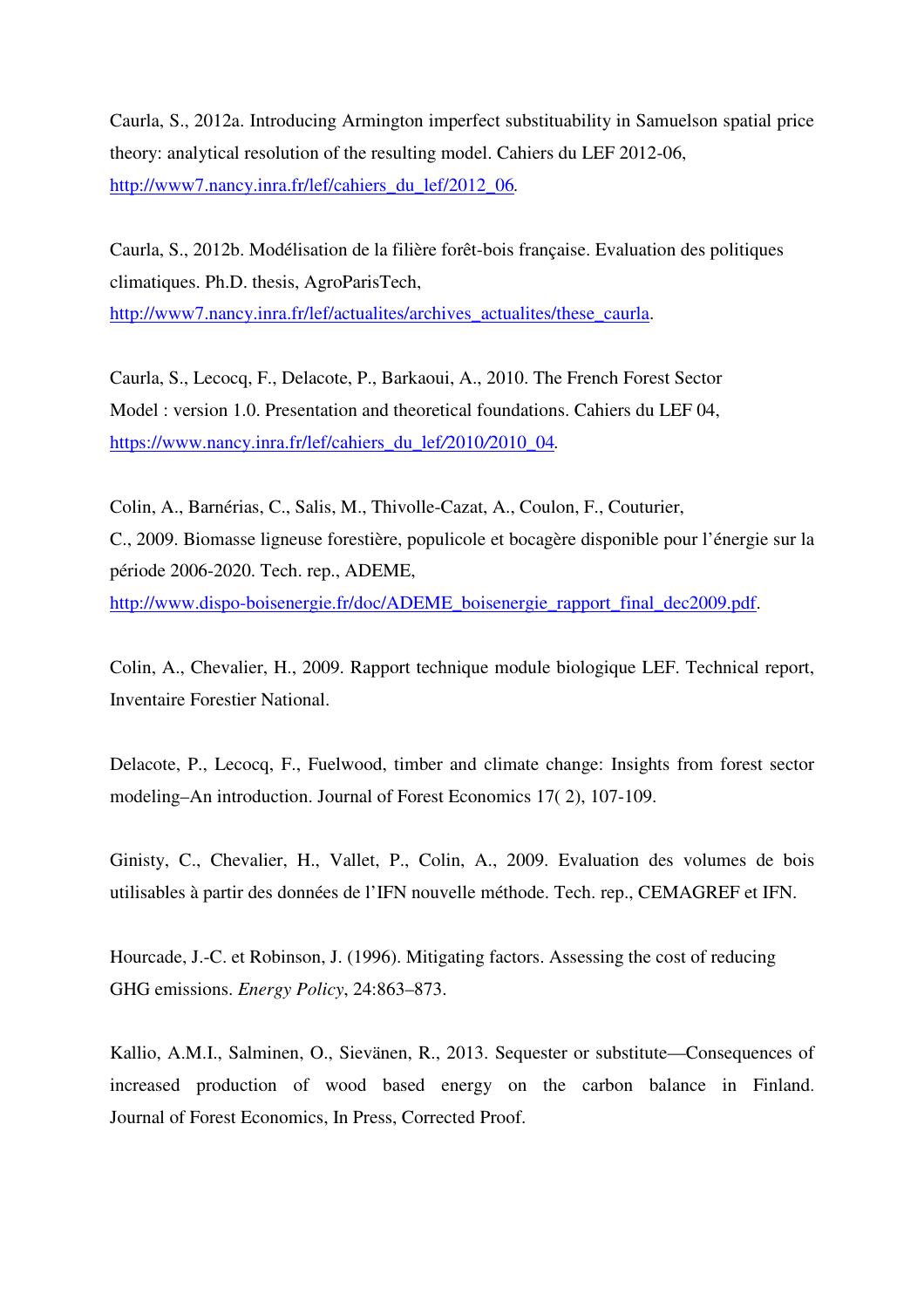Kallio, A.M.I., Anttila, P., McCormick, M., Asikainen, A., 2011. Are the Finnish targets for the energy use of forest chips realistic—Assessment with a spatial market model. Journal of Forest Economics 17( 2), 110-126.

Kallio, M. (2010). Accounting for uncertainty in a forest sector model using Monte Carlo simulation. Forest Policy and Economics 12, 9–16.

Kallio, M., Moiseyev, A. et Solberg, B. (2004). The Global Forest Sector Model EFI-GTM the model structure. *European Forest Institute - Internal Report*, 15.

Kallio, M., Dykstra, D. et Binkley, C. (1987). *The Global Forest Sector : An Analytic Perspective.* International Institute for Applied Systems Analysis, Vienna, Austria.

Ince, P.J., Kramp, A.D., Skog, K.E., Yoo, D., Sample, A., 2011. Modeling future U.S. forest sector market and trade impacts of expansion in wood energy consumption. Journal of Forest Economics 17(2), 142-156.

Lecocq, F., Caurla, S., Delacote, P., Barkaoui, A., Sauquet, A., 2011. Paying for forest carbon or stimulating fuelwood demand? Insights from the French Forest Sector Model. Journal of Forest Economics 17(2), 157-168.

Lim, B., Brown, S., Schlamadinger, B., 1999. Carbon accounting for forest harvesting and wood products: review and evaluation of different approaches. Environmental Science & Policy 2, 207-216.

McCarl, B.A., 2013. GAMS user guide, version 24.0. Texas A&M University. http://www.gams.com/dd/docs/bigdocs/gams2002/mccarlgamsuserguide.pdf

Montagné, C., Niedzwiedz, A., 2009. Comptes intégrés économiques et environnementaux de la forêt en France : méthodologie et analyse pour la période 2000-2006. Technical report, Convention LEF/MEEDDAT.

Petersen, A., 2006. A comparison of avoided greenhouse gas emissions when using different kinds of wood energy. Biomass and Bioenergy 30, 605–617.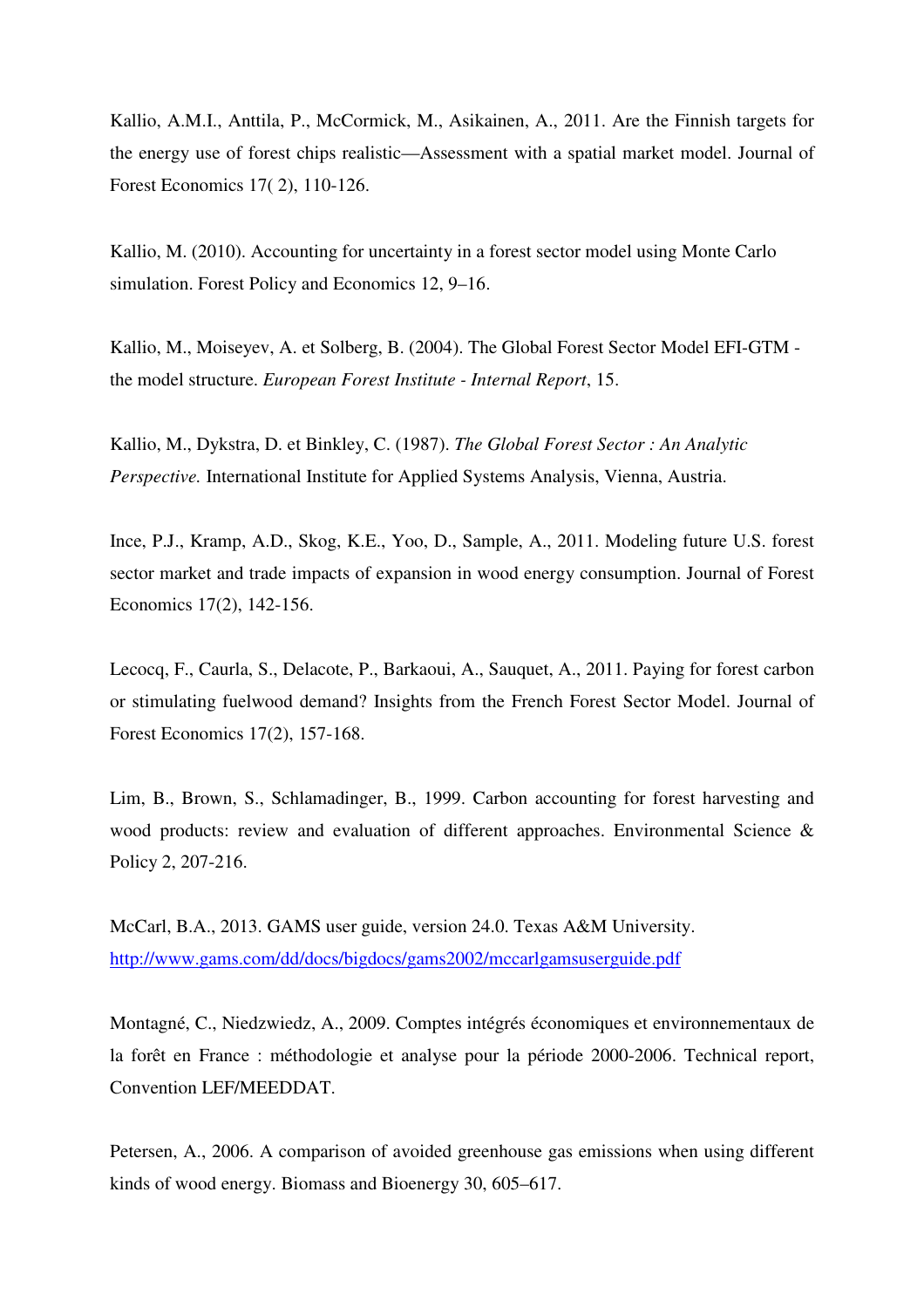Puech, J., 2009. Mise en valeur de la forêt française et développement de la filière bois. Technical report.

Pyörälä, P., Kellomäki, S., Peltola, H., 2012. Effects of management on biomass production in Norway spruce stands and carbon balance of bioenergy use. Forest Ecology and Management 275, 87-97.

Roberts, S.D., Harrington, C.A., 2008. Individual tree growth response to variable-density thinning in costal Pacific Northwest forests. Forest Ecology and Management 255, 2771- 2781.

Ronnila, M. (1995). Medium-term scenarios for the Finnish pulp and paper industry. *IIASA Working Paper*, WP-95-38.

Samuelson, P., 1952. Spatial price equilibrium and linear programming. American Economic Review 42 (3), 283–303.

Sauquet, A., Lecocq, F., Delacote, P., Caurla, S., Barkaoui, A., Garcia, S., 2011. Estimating Armington elasticities for sawnwood and application to the French Forest Sector Model. Resource and Energy Economics 33, 771–781.

Sjølie, H.K, Solberg, B., 2011. Greenhouse gas emission impacts of use of Norwegian wood pellets: a sensitivity analysis. Environmental Science & Policy 14, 1028-1040.

Sjølie, H.K., Latta, G.S., Adams, D.M., Solberg, B., 2011. Impacts of agent information assumptions in forest sector modeling. Journal of Forest Economics 17(2), 169-184.

Sjølie, H.K., Trømborg, E., Solberg, B., Bolkesjø, T.F., 2010. Effects and costs of policies to increase bioenergy use and reduce GHG emissions from heating in Norway. Forest Policy and Economics 12, 57–66.